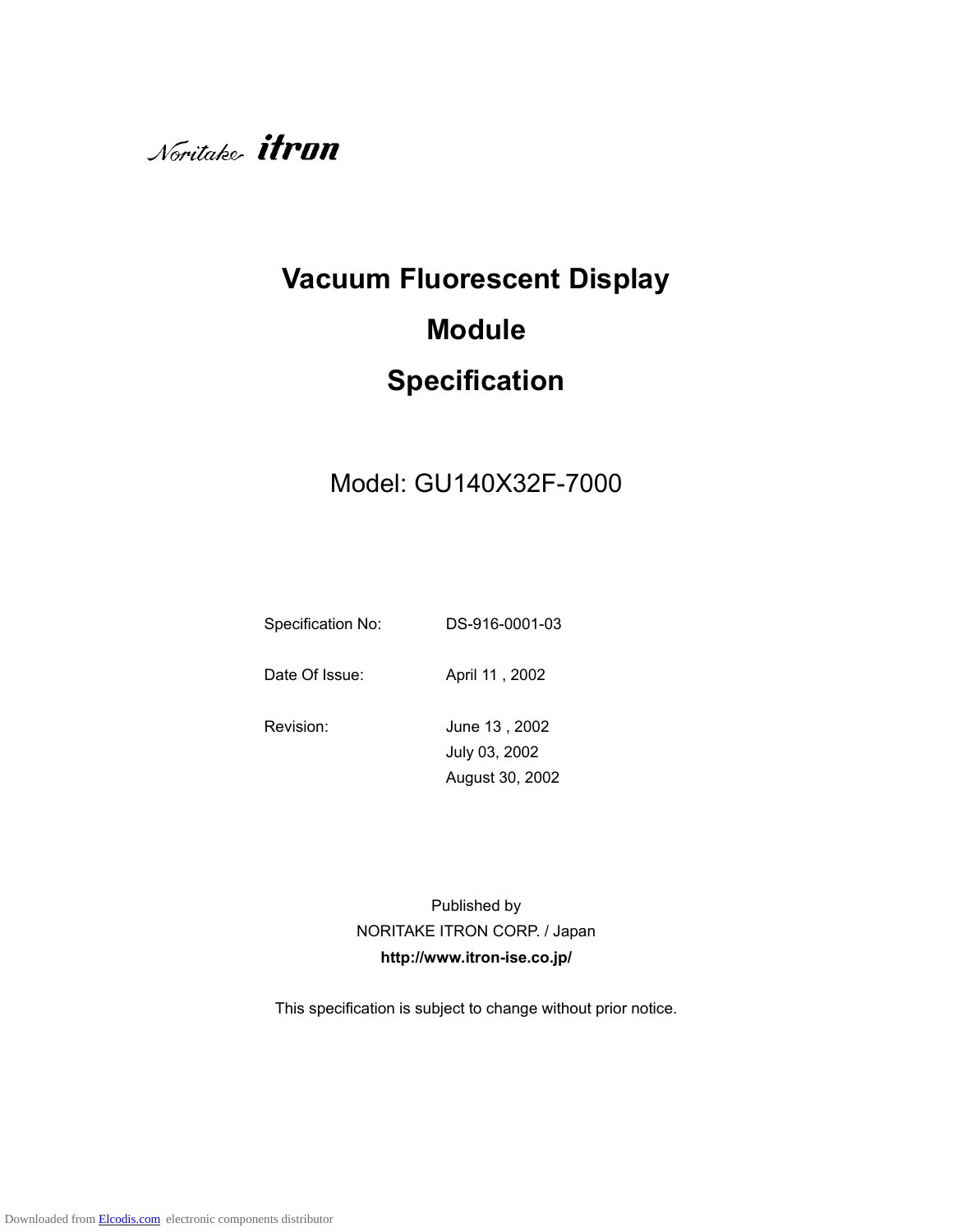#### GU140X32F-7000

| Index.<br>1      |                                                                                |  |
|------------------|--------------------------------------------------------------------------------|--|
| 1.1              |                                                                                |  |
|                  |                                                                                |  |
| 1.2              |                                                                                |  |
| 1.3              |                                                                                |  |
| 1.4              |                                                                                |  |
| $\mathbf{2}$     |                                                                                |  |
| 2.1              |                                                                                |  |
| 2.2              |                                                                                |  |
| 2.3              |                                                                                |  |
| 3                |                                                                                |  |
| 4<br>5           |                                                                                |  |
| 5.1              |                                                                                |  |
|                  |                                                                                |  |
| 5.2<br>5.2.1     |                                                                                |  |
| 5.2.2            |                                                                                |  |
|                  |                                                                                |  |
| 5.3<br>5.3.1     |                                                                                |  |
| 5.3.2            |                                                                                |  |
| 5.4              |                                                                                |  |
| 6                |                                                                                |  |
| 6.1              |                                                                                |  |
| 6.1.1            |                                                                                |  |
| 6.1.2            |                                                                                |  |
| 6.2              |                                                                                |  |
| 6.3              |                                                                                |  |
| 6.3.1            |                                                                                |  |
| 6.3.2            |                                                                                |  |
| 6.4              |                                                                                |  |
| 6.4.1            |                                                                                |  |
| 6.4.2            |                                                                                |  |
| 6.5              |                                                                                |  |
| 7                |                                                                                |  |
| 7.1              |                                                                                |  |
| 7.1.1            |                                                                                |  |
| 7.1.2<br>7.1.3   |                                                                                |  |
|                  |                                                                                |  |
| 7.1.4            |                                                                                |  |
| 7.1.5            |                                                                                |  |
| 7.1.6            |                                                                                |  |
| 7.1.7            |                                                                                |  |
| 7.1.8<br>7.1.9   |                                                                                |  |
| 7.1.10           |                                                                                |  |
| 7.1.11           | ESC & a c1 c2 [x1 d1d(a×x1)][xk d1d(a×xk)] (Download character definition)  16 |  |
| 7.1.12           |                                                                                |  |
| 7.1.13<br>7.1.14 |                                                                                |  |
| 7.1.15           |                                                                                |  |
| 7.1.16           |                                                                                |  |
| 7.1.17           |                                                                                |  |
| 7.1.18           |                                                                                |  |
| 7.1.19<br>7.1.20 |                                                                                |  |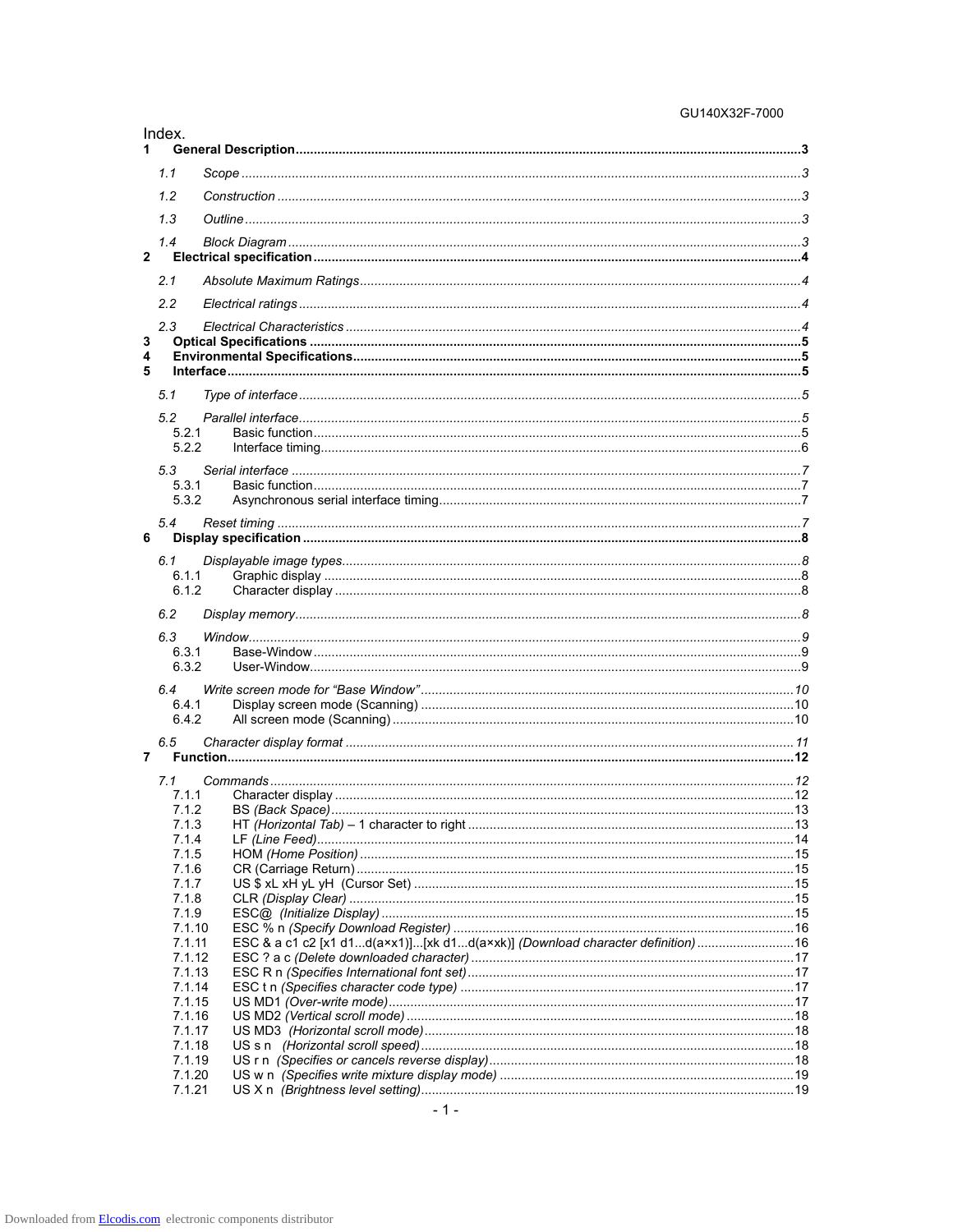GU140X32F-7000

| 7.1.22 |  |
|--------|--|
| 7.1.23 |  |
| 7.1.24 |  |
| 7.1.25 |  |
| 7.1.26 |  |
| 7.1.27 |  |
| 7.1.28 |  |
| 7.1.29 |  |
| 7.1.30 |  |
| 7.1.31 |  |
| 7.1.32 |  |
| 7.1.33 |  |
| 7.1.34 |  |
| 7.1.35 |  |
|        |  |
| 7.2    |  |
| 8      |  |
| 8.1    |  |
| 8.1.1  |  |
| 8.1.2  |  |
| 9      |  |
|        |  |
| 9.1    |  |
| 9.2    |  |
| 921    |  |
|        |  |
| 10     |  |
|        |  |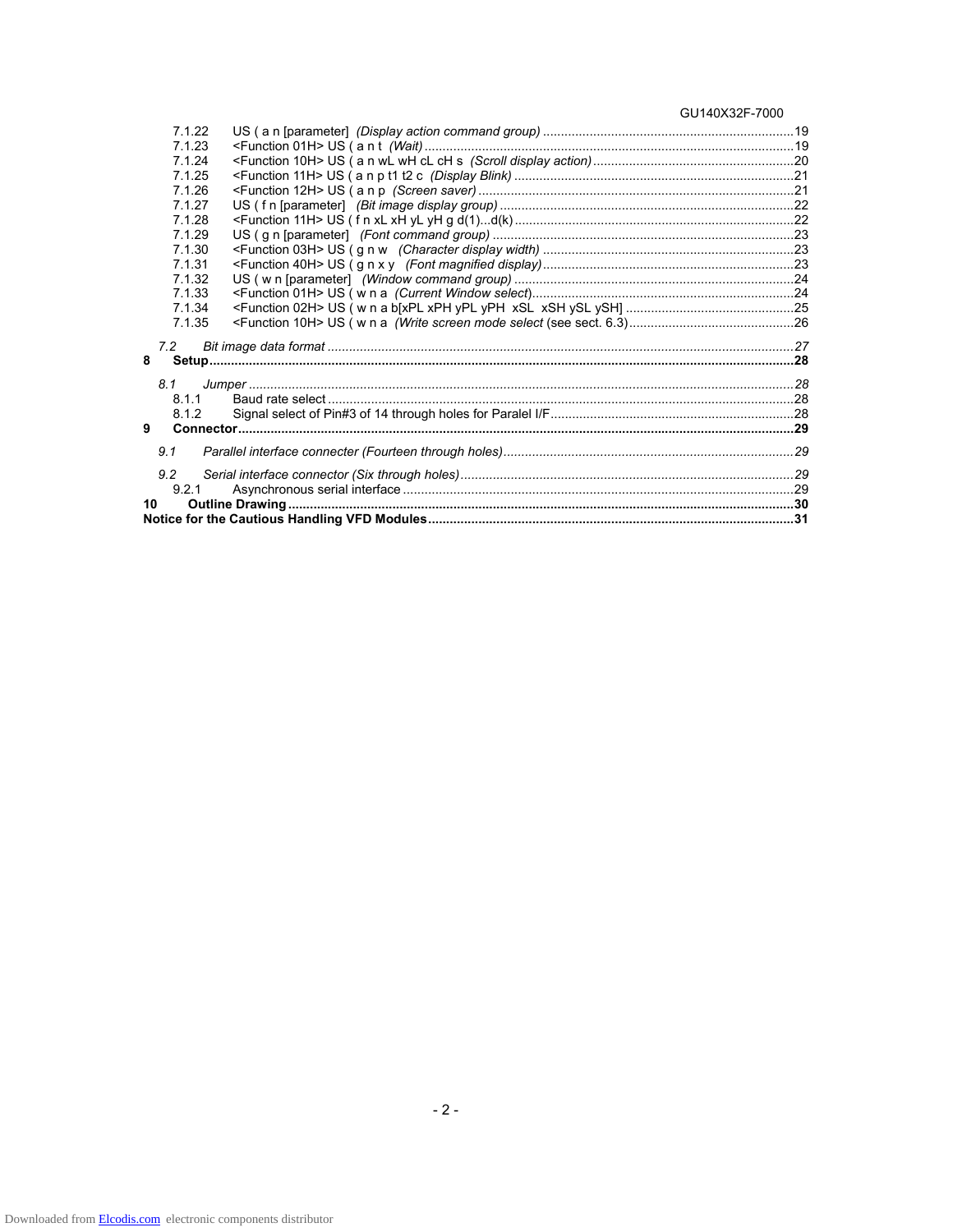#### **1 General Description**

# **1.1 Scope**

This specification covers the operation and operating requirements of the vacuum fluorescent graphic display module GU140X32F-7000.

#### **1.2 Construction**

The module consists of a 140 x 32dot graphic BD-VFD, refresh RAM, character generator, DC/DC converter, display controller, and all necessary control logic. The module can simultaneously display graphic patterns and/or characters on the screen.

#### **1.3 Outline**

| Power supply: | $+5$ V <sub>DC</sub> only                                          |
|---------------|--------------------------------------------------------------------|
| Interface:    | Parallel interface (CMOS)                                          |
|               | Serial interface (Asynchronous, Possible to input by RS-232 level) |
| Function:     | Character display, 5x7, Attribution                                |
|               | (5x7Character font, refer to spec. of DS-898-0002-00)              |
|               | Graphic display                                                    |
|               | Control command                                                    |
|               | Character download function                                        |
|               | Screen saver function                                              |

#### **1.4 Block Diagram**

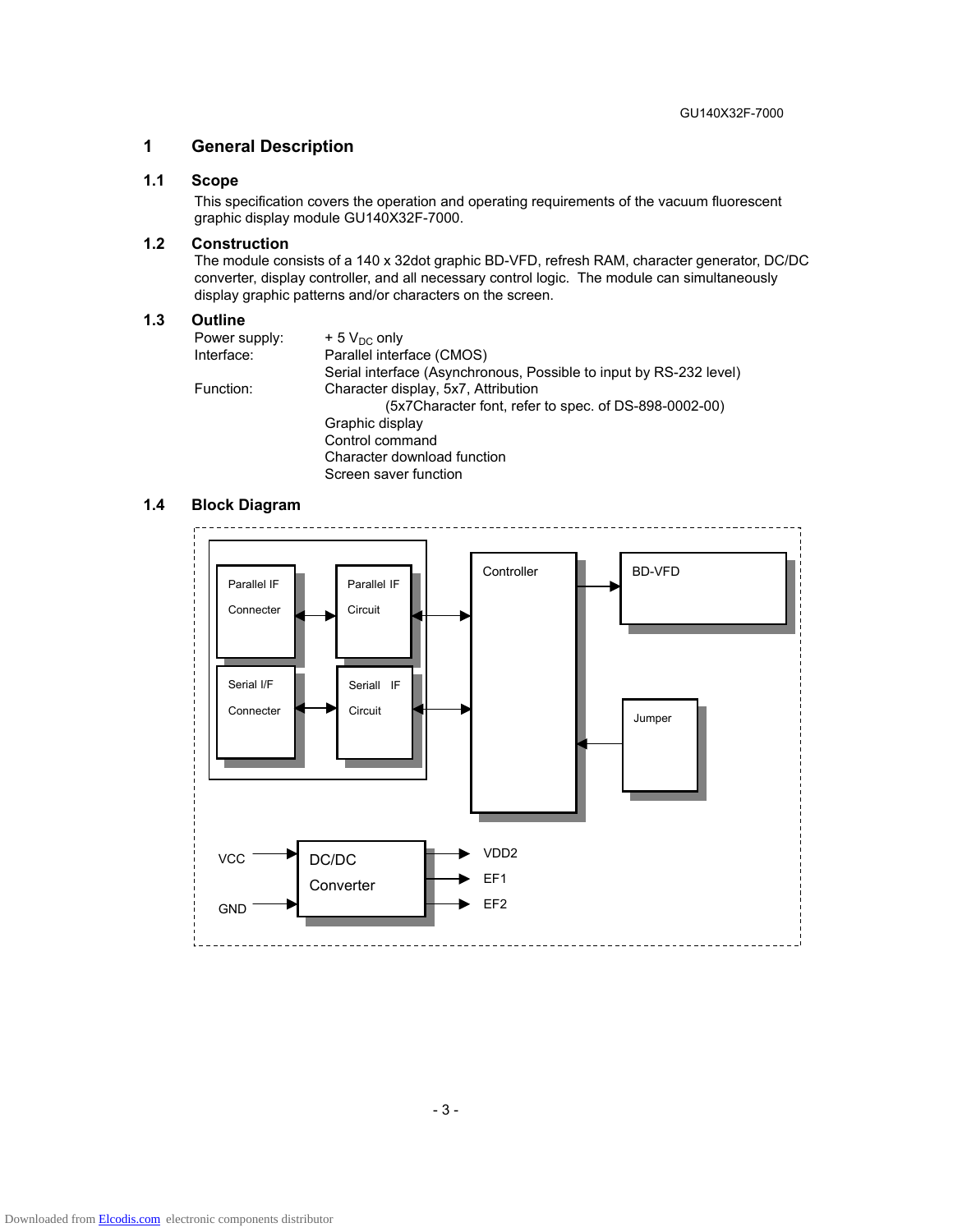# **2 Electrical specification**

# **2.1** Absolute Maximum Ratings

| Parameter                                     | Symbol     | Min.    | Typ. | Max.      | Unit |
|-----------------------------------------------|------------|---------|------|-----------|------|
| Power Supply Voltage                          | <b>VCC</b> | $-0.3$  |      | $+6.0$    | VDC. |
| Logic Supply Voltage<br>D0-D7,/WR,/RD, /RESET | <b>VIN</b> | $-0.3$  |      | $Vcc+0.3$ | VDC  |
| Logic Supply Voltage<br>SIN                   | VIN        | $-20.0$ |      | $+20.0$   | VDC  |

#### **2.2 Electrical ratings**

| Parameter            | Symbol | Min. | $TVP$ . | Max. | Unit |
|----------------------|--------|------|---------|------|------|
| Power Supply Voltage | VCC    |      | 5.0     | 5.25 |      |

All driving voltage for the VFD is converted from the DC/DC converter on board.

#### **2.3 Electrical Characteristics**

Measuring Conditions: Ambient temperature = 25degrees C, VCC =5.0VDC

| Parameter                                   |     | Symbol           | Min.                     | Typ. | Max.       | Unit                     | Condition    | Note |
|---------------------------------------------|-----|------------------|--------------------------|------|------------|--------------------------|--------------|------|
| Logic Input Current<br>D0-D7,/WR,/RD,/RESET |     | <b>IIN</b>       |                          |      | ±1.0       | <b>uADC</b>              |              |      |
| Logic Input Voltage                         | "H" | <b>VIH</b>       | 0.8VCC                   |      | <b>VCC</b> | $\overline{\phantom{a}}$ |              |      |
| D0-D7,/WR,/RD, /RESET                       | "L" | <b>VIL</b>       | $\Omega$                 |      | 0.2VCC     | <b>VDC</b>               |              |      |
| Logic Output Voltage                        | "H" | <b>VOH</b>       | 3.8                      |      | <b>VCC</b> | <b>VDC</b>               | $IOH=-1.5mA$ |      |
| D7(Busy flag), PBUSY                        | "L" | <b>VOL</b>       | $\Omega$                 |      | 0.6        | <b>VDC</b>               | $IOL=1.6mA$  |      |
| Logic input resistance<br><b>SIN</b>        |     | <b>RIN</b>       | 3                        |      |            | <b>KOhm</b>              |              |      |
| Logic Input Voltage                         | "H" | <b>VIH</b>       | 3.0                      |      | $+15$      | <b>VDC</b>               |              |      |
| <b>SIN</b>                                  | "L" | <b>VIL</b>       | $-15$                    |      | 0.5        | <b>VDC</b>               |              |      |
| Logic Output Voltage                        | "H" | <b>VIH</b>       | 4.0                      |      | <b>VCC</b> | <b>VDC</b>               | RL=3KOhm     |      |
| <b>SBUSY</b>                                | "L" | <b>VIL</b>       | $\Omega$                 |      | 0.5        | <b>VDC</b>               | RL=3KOhm     |      |
| Power Supply Current 1                      |     | ICC1             | $\overline{\phantom{a}}$ | 400  | 520        | <b>mADC</b>              |              | (1)  |
| Power Supply Current 2                      |     | ICC <sub>2</sub> | $\overline{\phantom{0}}$ | 330  | 430        | mADC                     |              | (2)  |
| Power Supply Current 3                      |     | ICC <sub>3</sub> |                          | 35   | 45         | <b>mADC</b>              |              | (3)  |

Note

"SBUSY" is open collector terminal. (Pull down by 10Kohm)

(1),(2) ICC1 shows the current at all dots in the screen are lighted and ICC2 at all dots off. At power on rush, more than 2times current of above table should be expected. Provide the quick rise type power supply (<100msec.).

(3)Icc3 shows the current at Power OFF Mode (Power save mode).

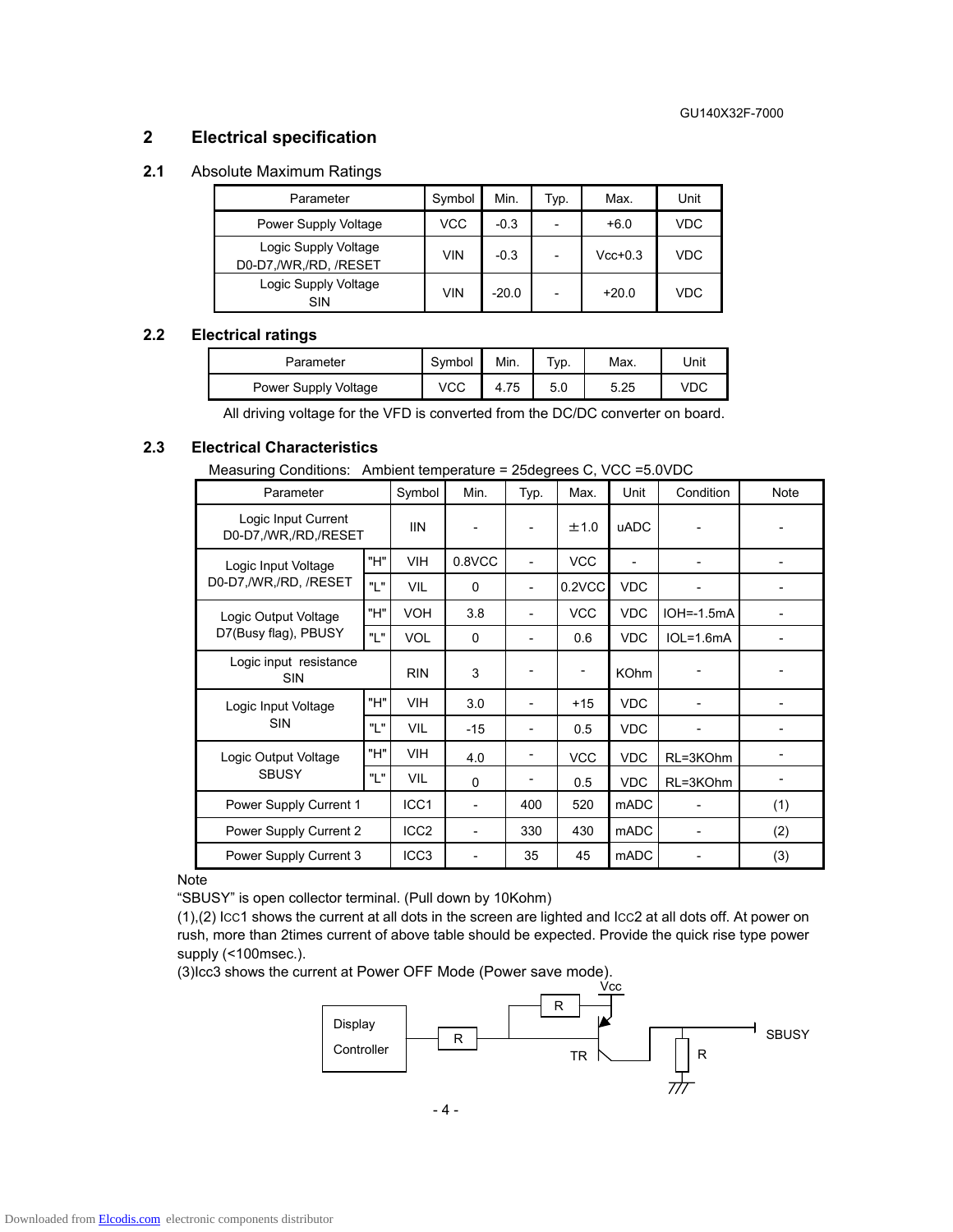# **3 Optical Specifications**

| Number of dots:        | 4,480 (140 x 32)                                      |
|------------------------|-------------------------------------------------------|
| PCB Size:              | 98.0 mm x 60.0 mm (X x Y)                             |
| Display area:          | 69.85mm x 21.61mm(X x Y)                              |
| Dot size:              | $0.35$ mm x 0.53mm(X x Y)                             |
| Dot pitch:             | $0.50$ mm x 0.68mm $(X \times Y)$                     |
| Luminance:             | 350cd/m <sup>2</sup> Min. (700cd/m <sup>2</sup> Typ.) |
| Color of illumination: | Green (Blue Green)                                    |

# **4 Environmental Specifications**

| Operating temperature: | $-40$ to $+85$ degrees C                                     |
|------------------------|--------------------------------------------------------------|
| Storage temperature:   | $-40$ to $+85$ degrees C                                     |
| Storage humidity:      | 20 to 80 % R.H(Non Condensing)                               |
| Vibration:             | 10-55-10Hz, all amplitude 1mm, 30Min., X-Y-Z (Non operating) |
| Shock:                 | $392m/s2$ (40G) 9mS X-Y-Z (Non operating)                    |

# **5 Interface**

#### **5.1 Type of interface**

The following interfaces are available on this module; Parallel interface (CMOS) Serial interface (Asynchronous, Possible to input by RS-232 level)

#### **5.2 Parallel interface**

#### **5.2.1 Basic function**

The module sets the PBUSY line upon receipt of data, and clears the line when ready to receive more data. PBUSY is readable by Status read of D7 bit or PBUSY signal directly. RS terminal is reserved for swiching of data and command. This is not available on this module. Please do not use this terminal.

| Operation   | /WR | /RD | /RS | $D0-D7$           |
|-------------|-----|-----|-----|-------------------|
| Data write  |     |     |     | D0-D7:Data write  |
| Status read |     |     |     | D0-D6: Indefinite |
|             |     |     |     | D7: PBUSY Flag    |
|             |     |     |     | 1:BUSY, 0:READY   |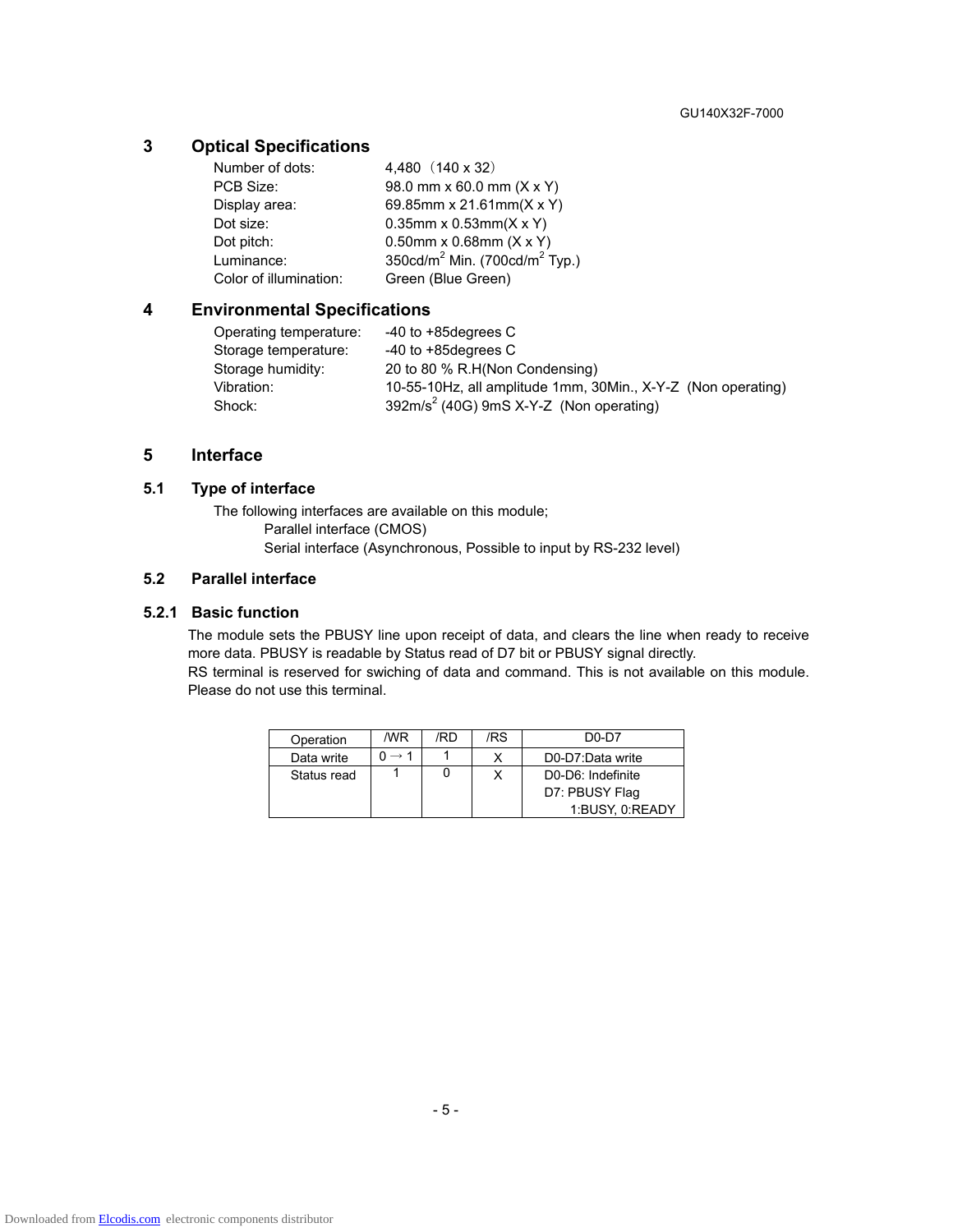# **5.2.2 Interface timing**





D0-D7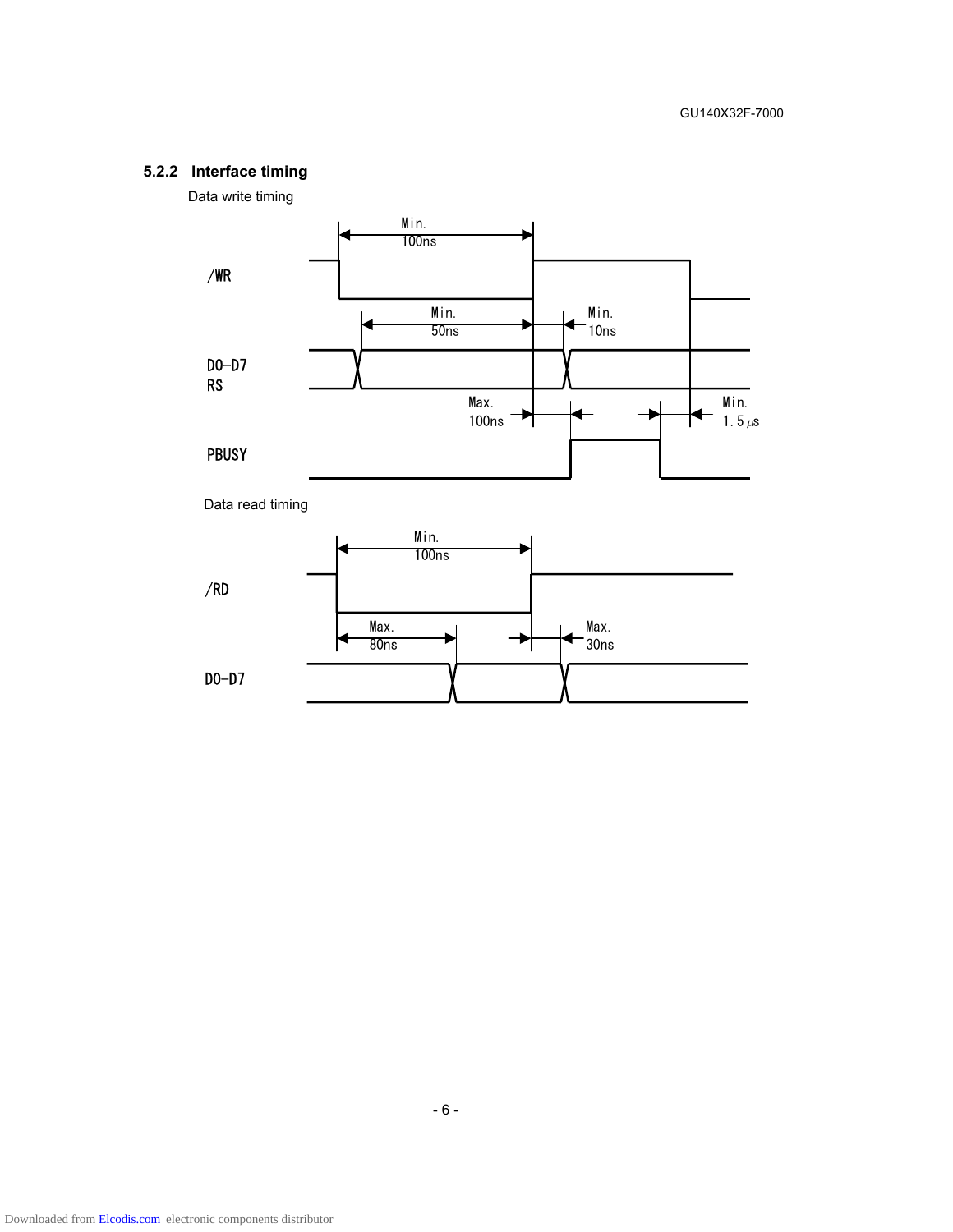### **5.3 Serial interface**

#### **5.3.1 Basic function**

.

There is an Asynchronous serial interface, and RS-232 level input is possible. The module sets the SBUSY line upon receipt of data, and clears the line when ready to receive more data.

#### **5.3.2 Asynchronous serial interface timing**



\* Only 1 byte data can be receipt just after SBUSY=1

Interface:

| <b>Baud rate</b> | $9,600 \sim 115,200$ bps (Selectable by Jumper)     |
|------------------|-----------------------------------------------------|
| Parity           | Non parity                                          |
| Format           | Start (1bit) + Data (8bit) + (Parity) + Stop (1bit) |
| Handshake        | <b>SBUSY</b>                                        |

#### **5.4 Reset timing**

Reset pulse (active low) should be longer than 1mS.

The module sets the SBUSY/PBUSY line upon receipt of Reset signal and clears the line when ready to receive the data.

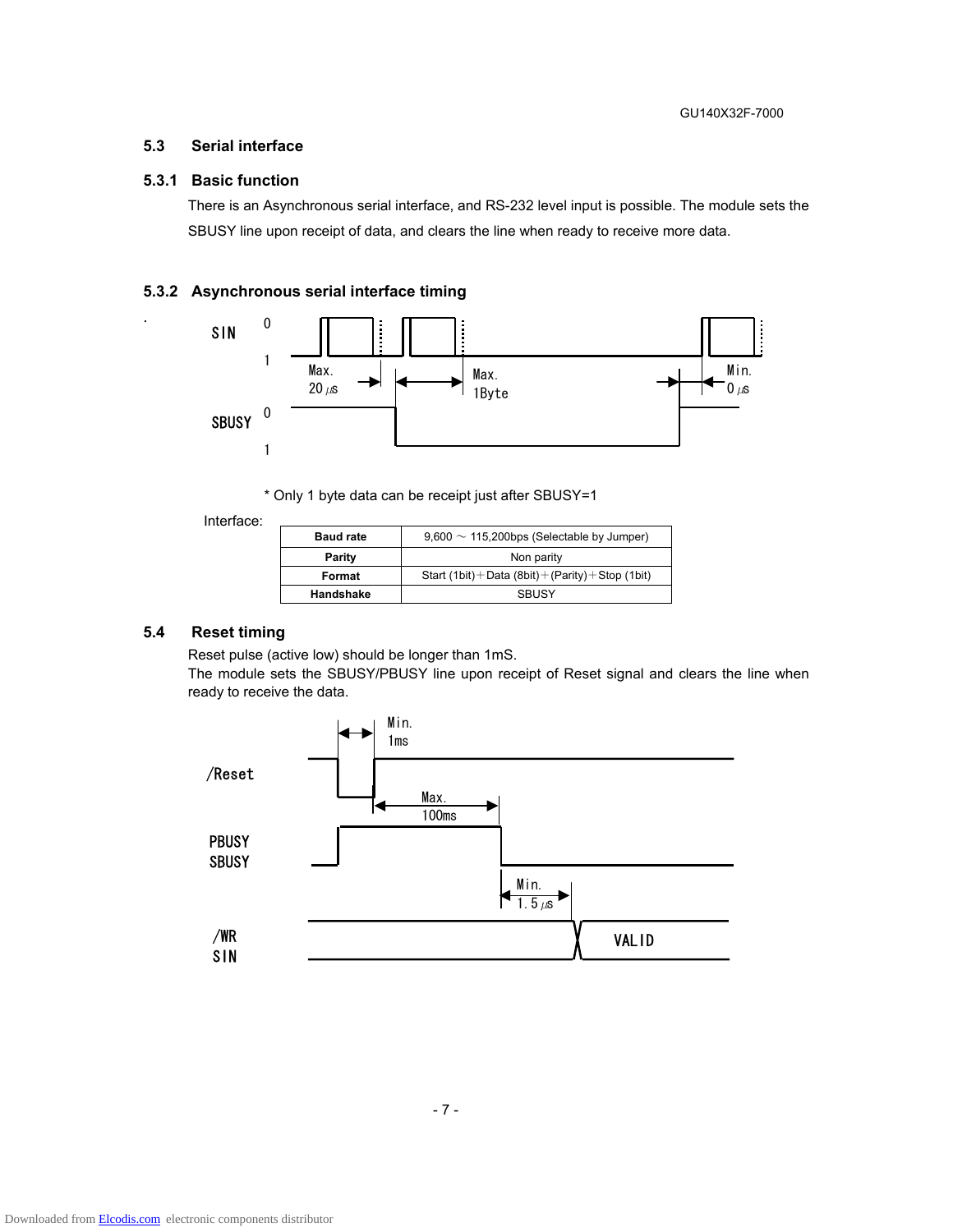#### **6 Display specification**

# **6.1 Displayable image types**

#### **6.1.1 Graphic display**

Number of dot: 140 x 32 dots

#### **6.1.2 Character display**

| Character mode:          | $5 \times 7$ dot                                                   |
|--------------------------|--------------------------------------------------------------------|
| Character font type:     | 5 x 7 dot - Characters, ANK, international font                    |
| Character display width: | Fixed character format 1 & 2, Proportional character format 1 & 2. |
| Attribution:             | Character magnify, Reverse                                         |

#### **6.2 Display memory**

Size: 256x 32 dots - separated as: Display area (140x32dots)

Hidden area (116x32dots).

Hidden area also can be displayed by using "Display action command group" Refer to "Display action command group", Page 19.

By using "User Window" function, All display area can be separated, and each window separated can be controlled independently.



All display memory 256 dots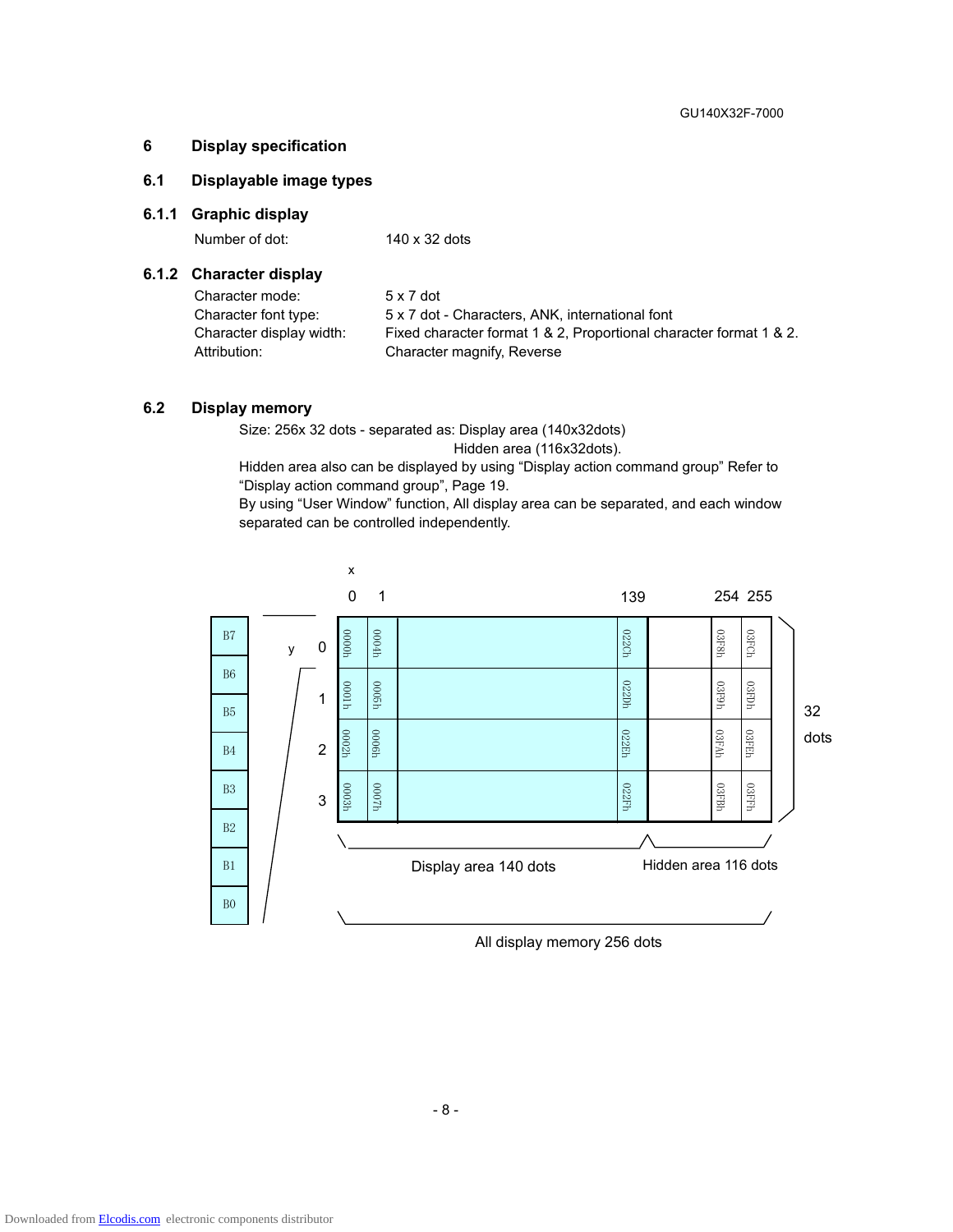#### **6.3 Window**

Window function divides display screen as "Window" ,and each divided "Window" can be controlled and displayed independently. Refer to "Window command group", Page 24.

There is no independed display memories for each "Window".

There are 2 types of "Window", Base-Window and User-Window .

#### **6.3.1 Base-Window**

This has the whole display screen and if User-Window is not defined, all display operation is processed under this Base-Window.

When some User-Window is defined, the display operation to the out of display screen of User-Window should be processed under Base-Window.

When Base-Window is selected even if some User-Window is defined, all of display operation is processed under Base-Window. Therefore, the current display pattern of User-Window is overwritten.



#### **6.3.2 User-Window**

User-Window is defined by command, and display operation can be processed on User-Window selected by "Current Window select" command. User-Window can be defined up to 4 windows.

| User-Window | User-Window 2 | User-Window 4 |
|-------------|---------------|---------------|
| Base-Window | User-Window 3 |               |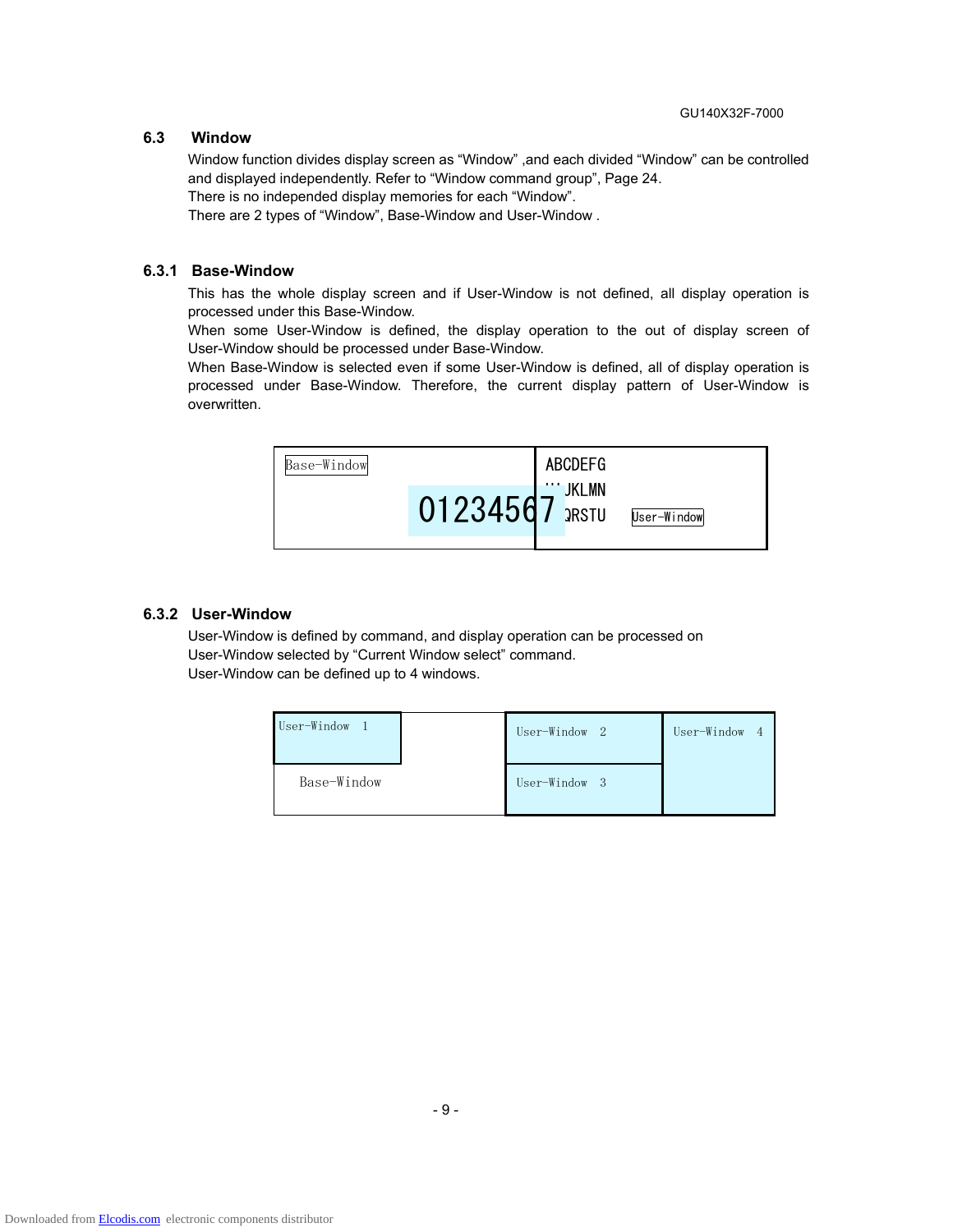# **6.4 Write screen mode for "Base Window"**

#### **This effects only for Base Window.**

There are two types of Write screen mode, Display screen mode and All screen mode which can be changed by command. (Refer to Window command group , "Write screen mode select",Page 26)

#### **6.4.1 Display screen mode** (Scanning)

When the cursor is located on the Display area, all of operation will be done within Display area, and when cursor is located on the Hidden area, it will be done within Hidden area.



#### **6.4.2 All screen mode** (Scanning)

All of operation will be done on all of area.

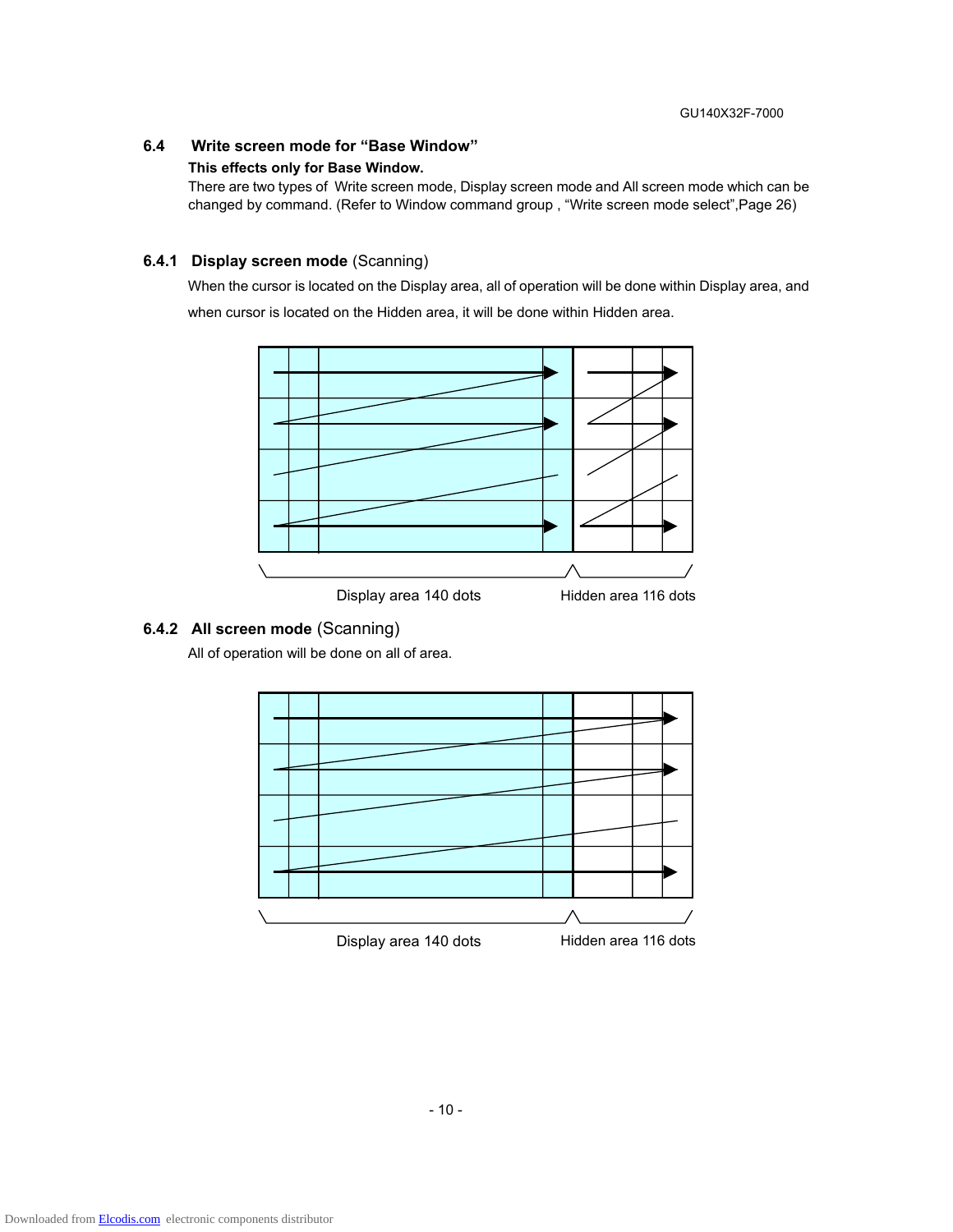# **6.5 Character display format**

Character display format is following selectable by "Character display width" command.

| Type of<br>character  | Display<br>position | Format              | Fixed<br>character<br>width 1 | Fixed<br>character<br>width 2 | Proportional<br>character<br>width 1 | Proportional<br>character<br>width 2 |
|-----------------------|---------------------|---------------------|-------------------------------|-------------------------------|--------------------------------------|--------------------------------------|
| Standard<br>character | $Y=0\sim3$          | Character<br>format | 5x7                           | 5x7                           | $n \times 7$                         | $n \times 7$                         |
| and                   |                     | Upper space         | 0                             | $\Omega$                      | $\Omega$                             | O                                    |
| Download              |                     | Lower space         |                               |                               |                                      |                                      |
| character             |                     | Left space          | ი                             |                               | 0                                    |                                      |
| 5x7dot                |                     | Right space         |                               |                               |                                      |                                      |
| Download<br>character | $Y=0\sim3$          | Character<br>format | $6 \times 8$ *                | $7 \times 8$                  | $6 \times 8$ *                       | $7 \times 8$                         |
| 7x8                   |                     | Upper space         | $\Omega$                      | 0                             | $\Omega$                             | O                                    |
|                       |                     | Lower space         | 0                             | $\Omega$                      | 0                                    | <sup>0</sup>                         |
|                       |                     | Left space          | $\Omega$                      | $\Omega$                      | 0                                    | 0                                    |
|                       |                     | Right space         | 0                             |                               | $\Omega$                             | 0                                    |

\* The most left part of 6x8 dot within 7x8 dot is displayed.

Note: In case of proportional character width is specified, the blank character (20H) will be operated as same as 2 dot width character.





Fixed character width 1 Fixed character width 2



Proportional character width 1 Proportional character width 2

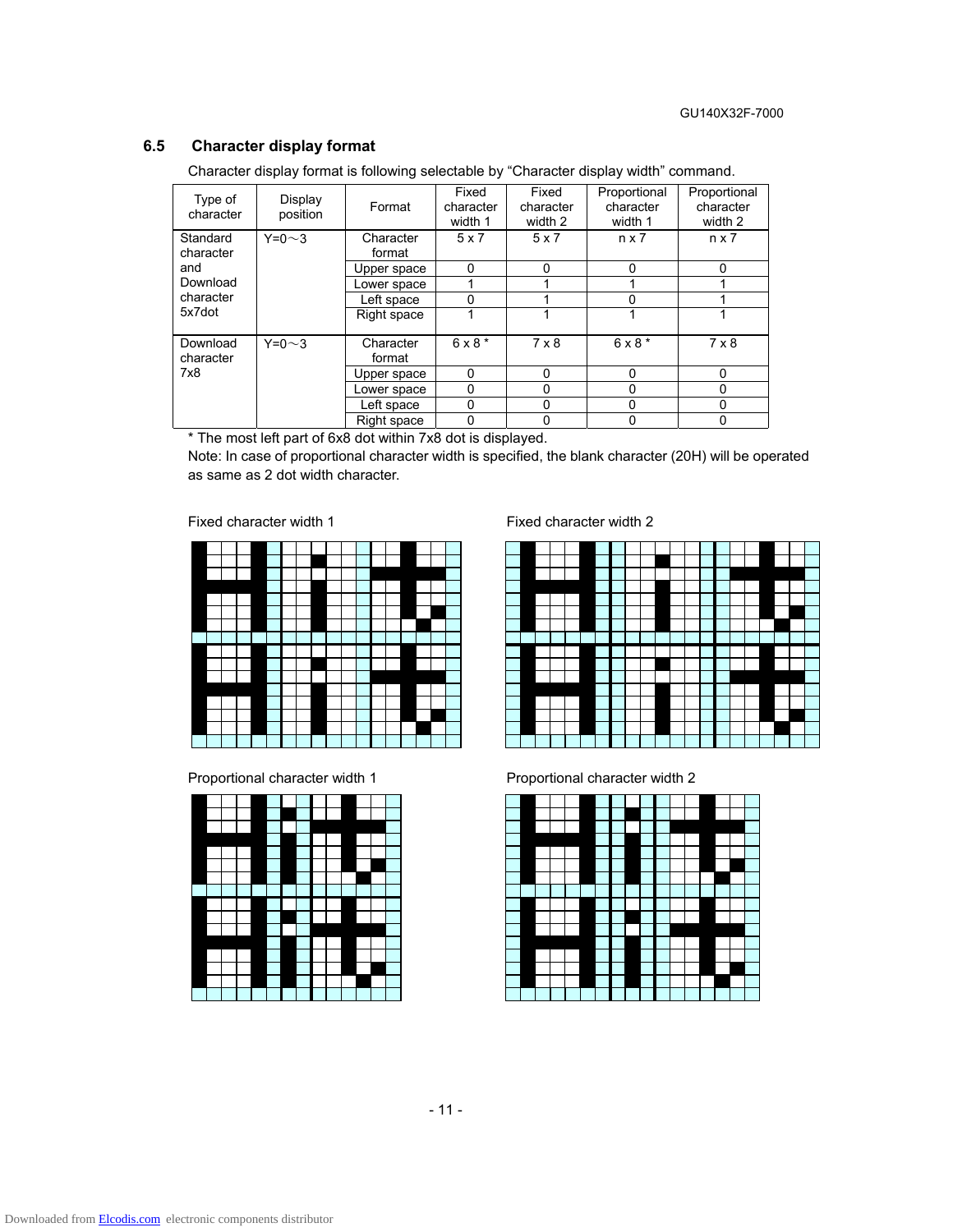#### **7 Function**

#### **7.1 Commands**

The details of each command as follows;

Note: The size of character (X x Y dot) desclibed in this section is depending on the command of "Character display width" or "Font magnified display".

Number of X dot and Y dot for 1 character width for each commands except "Character display" under the condition of each character display width are as follows;

| Character type  | Fixed character | Fixed character | Proportional      | Proportional      |
|-----------------|-----------------|-----------------|-------------------|-------------------|
|                 | width 1         | width 2         | character width 1 | character width 2 |
| Nunber of X dot | $5 + 1$         | $5 + 2$         | $5 + 1$           | $5 + 2$           |
| Nunber of Y dot | 7 + 1           | 7 + 1           | 7 + 1             | $7 + 1$           |

#### **7.1.1 Character display**

#### **Code: 20H – FFH**

Name: Character display

Function: Display the character on cursor position.

This command effects on the current window selected by "Current window select".

When MD1 mode is selected.

| <b>Cursor position</b>                              |                                                     |                     |  |
|-----------------------------------------------------|-----------------------------------------------------|---------------------|--|
| X direction                                         | <b>Y</b> direction                                  | <b>Operation</b>    |  |
| The space for 1 character size<br>is in right side. |                                                     | Display $>>$ HT     |  |
| Right end                                           | The space for one line is in<br>the lower side.     | HT >> Display >> HT |  |
|                                                     | The space for one line is<br>NOT in the lower side. | HT >> Display >> HT |  |

When MD2 mode is selected.

| <b>Cursor position</b>                              |                                                     |                     |  |
|-----------------------------------------------------|-----------------------------------------------------|---------------------|--|
| X direction                                         | <b>Y</b> direction                                  | <b>Operation</b>    |  |
| The space for 1 character size is in<br>right side. |                                                     | Display $>>$ HT     |  |
| Right end                                           | The space for one line is in the<br>lower side.     | HT >> Display >> HT |  |
|                                                     | The space for one line is NOT<br>in the lower side. | HT >> Display >> HT |  |

When MD3 mode is selected.

| <b>Cursor position</b>                              | <b>Operation</b>         |                     |
|-----------------------------------------------------|--------------------------|---------------------|
| X direction                                         |                          |                     |
| The space for 1 character size<br>is in right side. | $\overline{\phantom{0}}$ | Display $\gt$ HT    |
| Right end                                           | -                        | HT >> Display >> HT |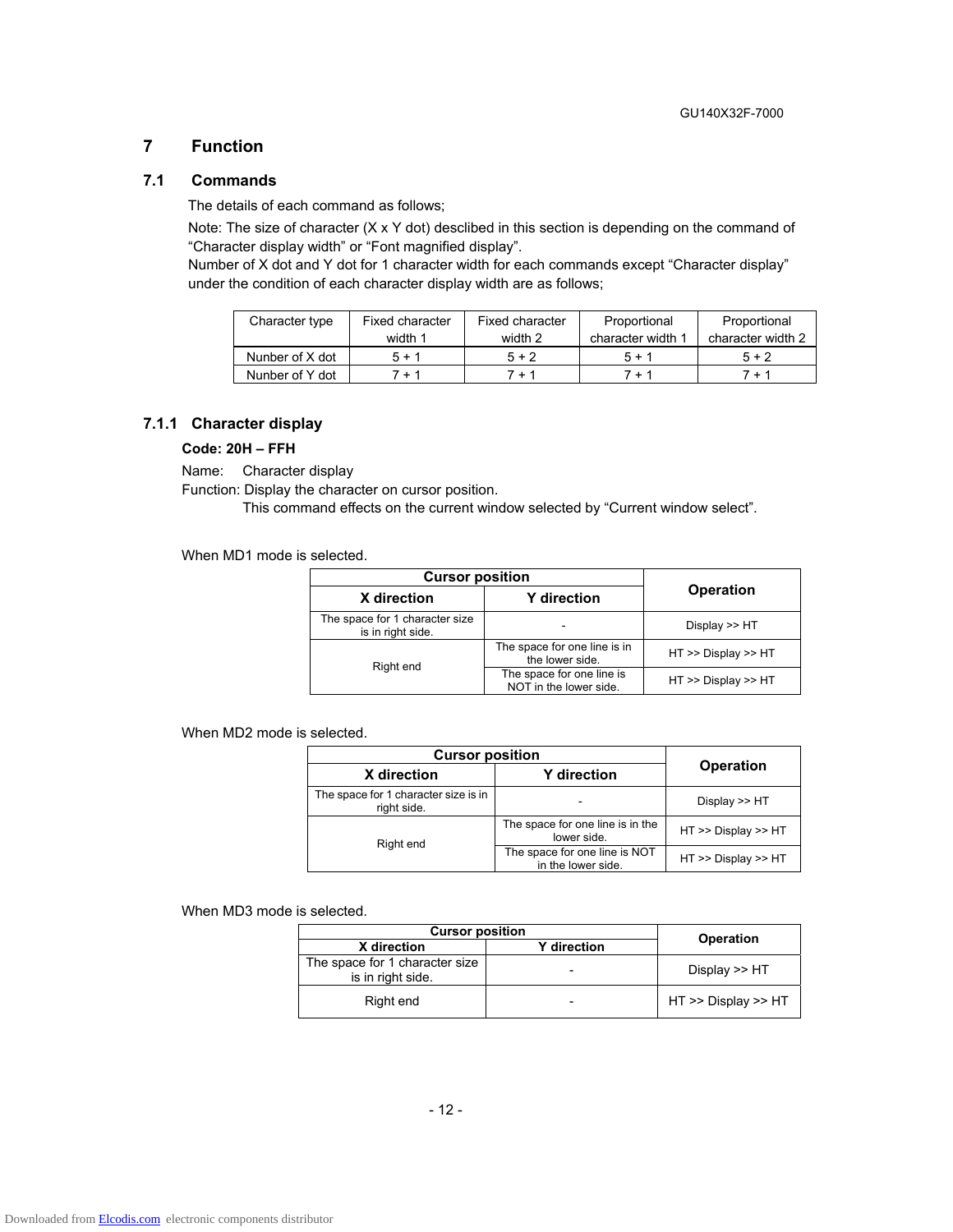# **7.1.2 BS** *(Back Space)*

#### **Code: 08H**

Function: The cursor moves to left by one character.

This command effects on the current window selected by "Current window select".

When MD1 and 2 modes is selected.

| <b>Cursor position</b>                              | Operation                                           |                                                         |
|-----------------------------------------------------|-----------------------------------------------------|---------------------------------------------------------|
| X direction                                         | <b>Y</b> direction                                  |                                                         |
| The space for 1 character size is in<br>right side. |                                                     | The cursor moves to left by one<br>character.           |
| Right end                                           | The space for one line is in the<br>lower side.     | The cursor moves to the right end<br>of one upper line. |
|                                                     | The space for one line is NOT<br>in the lower side. | The cursor does not move.                               |

When MD3 mode is selected.

| <b>Cursor position</b>                              |                          |                                                |
|-----------------------------------------------------|--------------------------|------------------------------------------------|
| X direction                                         | <b>Y</b> direction       | <b>Operation</b>                               |
| The space for 1 character size is in<br>right side. |                          | The cursor moves to right by one<br>character. |
| Right end                                           | $\overline{\phantom{a}}$ | The cursor does not move.                      |

#### **7.1.3 HT** *(Horizontal Tab)* **– 1 character to right**

#### **Code: 09H**

Function: The cursor moves to right by one character. This command effects on the current window selected by "Current window select". The detail of operation is:

#### When MD1 mode is selected.

| <b>Cursor position</b>                              | <b>Operation</b>                                    |                                                        |  |
|-----------------------------------------------------|-----------------------------------------------------|--------------------------------------------------------|--|
| X direction                                         | <b>Y</b> direction                                  |                                                        |  |
| The space for 1 character size is in<br>right side. |                                                     | The cursor moves to right by one<br>character.         |  |
| Right end                                           | The space for one line is in the<br>lower side.     | The cursor moves to the left end of<br>one lower line. |  |
|                                                     | The space for one line is NOT<br>in the lower side. | The cursor moves to the left end of<br>top line.       |  |

When MD2 mode is selected.

| <b>Cursor position</b>                              |                                                     |                                                                                                                                                         |
|-----------------------------------------------------|-----------------------------------------------------|---------------------------------------------------------------------------------------------------------------------------------------------------------|
| <b>Y</b> direction<br>X direction                   |                                                     | <b>Operation</b>                                                                                                                                        |
| The space for 1 character<br>size is in right side. |                                                     | The cursor moves to right by one character.                                                                                                             |
|                                                     | The space for one line is in the<br>lower side.     | The cursor moves to the left end of one lower line.                                                                                                     |
| Right end                                           | The space for one line is NOT<br>in the lower side. | All displayed pattern is scrolled up to one upper line,<br>displayed pattern of lowest line is cleared. And<br>cursor moves to left end of bottom line. |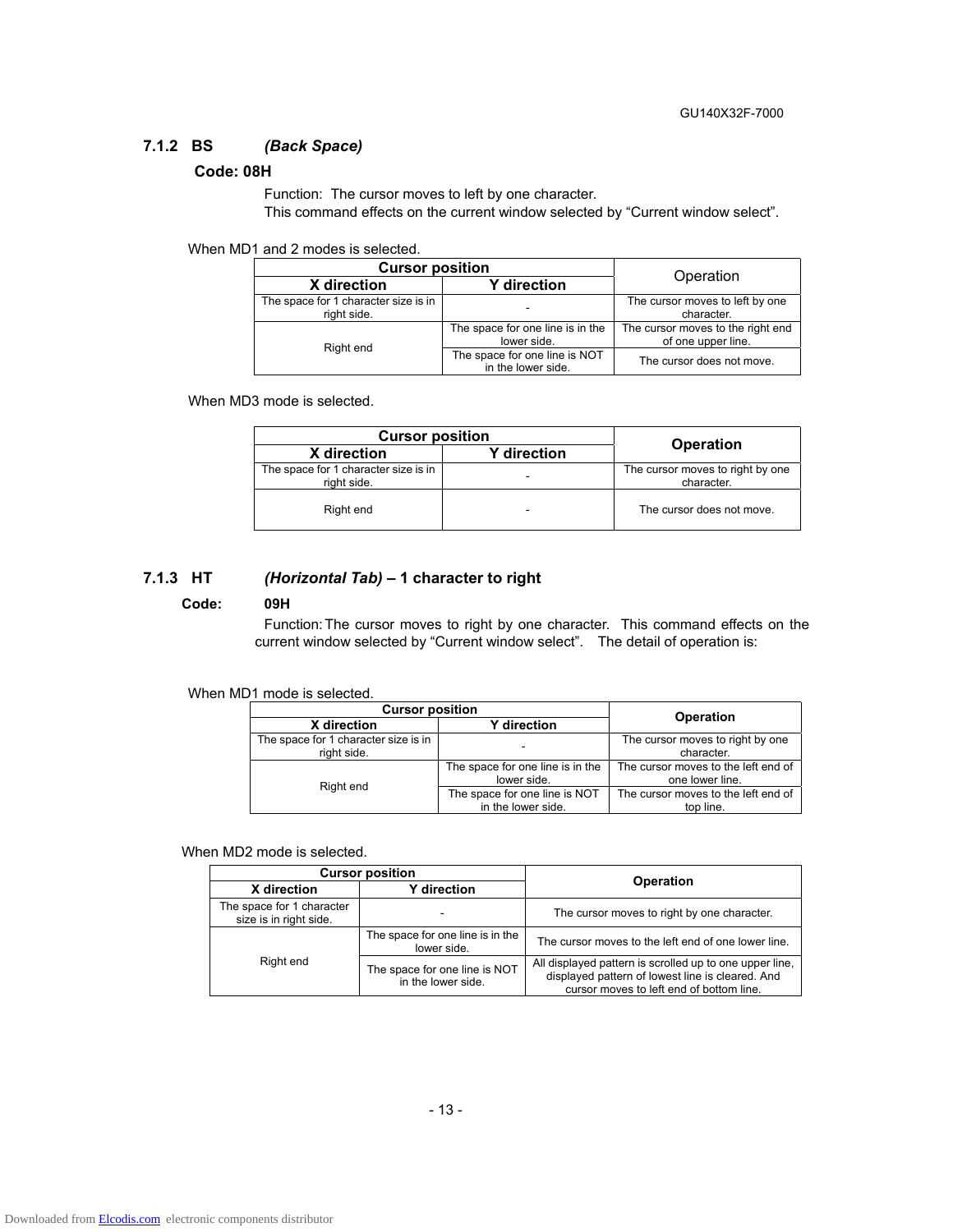#### GU140X32F-7000

When MD3 mode is selected.

| <b>Cursor position</b>                              |   |                                                                                                                                                     |  |
|-----------------------------------------------------|---|-----------------------------------------------------------------------------------------------------------------------------------------------------|--|
| <b>Y</b> direction<br>X direction                   |   | <b>Operation</b>                                                                                                                                    |  |
| The space for 1 character size is in<br>right side. | - | The cursor moves to right by one character.                                                                                                         |  |
| Right end                                           | ۰ | The displayed pattern on cursor line is scrolled to left by<br>one character, Right end character is cleared, and cursor<br>moves to the right end. |  |

# *7.1.4* **LF** *(Line Feed)*

# **Code: 0AH**

Function: The cursor moves to one lower line. This command effects on the current window selected by "Current window select". The detail of operation is as follows;

When MD1 modes is selected.

| <b>Cursor position</b> |                                                     |                                                             |  |
|------------------------|-----------------------------------------------------|-------------------------------------------------------------|--|
| X direction            | <b>Y</b> direction                                  | Operation                                                   |  |
|                        | The space for one line is in the lower<br>side.     | The cursor moves to the same position of one<br>lower line. |  |
| -                      | The space for one line is NOT in the<br>lower side. | The cursor moves to the left end of top line.               |  |

When MD2 mode is selected.

| <b>Cursor position</b> |                                                     |                                                                                                                                          |  |
|------------------------|-----------------------------------------------------|------------------------------------------------------------------------------------------------------------------------------------------|--|
| X direction            | Y direction                                         | <b>Operation</b>                                                                                                                         |  |
|                        | The space for one line is in the<br>lower side.     | The cursor moves to the same position of one lower<br>line.                                                                              |  |
| -                      | The space for one line is NOT in the<br>lower side. | All of displayed pattern is scrolled to one upper line,<br>and displayed pattern of bottom line is cleared.<br>The cursor does not move. |  |

When MD3 mode is selected.

| <b>Cursor position</b>            |   |                           |  |
|-----------------------------------|---|---------------------------|--|
| X direction<br><b>Y</b> direction |   | <b>Operation</b>          |  |
| -                                 | - | The cursor does not move. |  |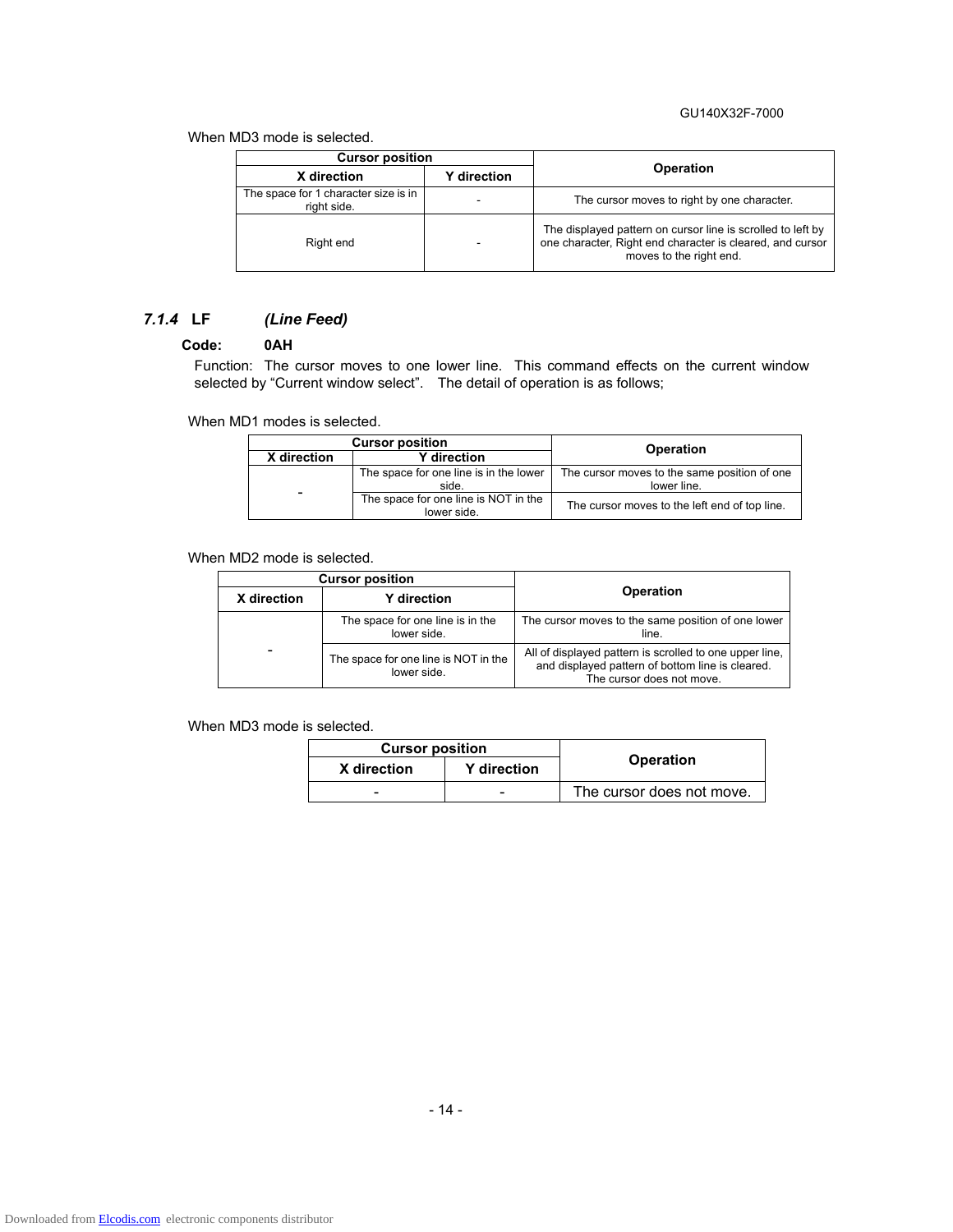#### *7.1.5* **HOM** *(Home Position)*

#### **Code: 0BH**

Function: The cursor moves to the home position. This command effects on the current window selected by "Current window select".

#### **7.1.6 CR (Carriage Return)**

#### **Code: 0DH**

Function: The cursor moves to left end of same line. This command effects on the current window selected by "Current window select".

#### **7.1.7 US \$ xL xH yL yH (Cursor Set)**

#### **Code: 1FH 24H xL xH yL yH**

xL: Cursor position x Lower byte (1 dot/unit)

xH: Cursor position x Upper byte (1 dot/unit)

yL: Cursor position y Lower byte (8 dot/unit)

yH: Cursor position y Upper byte(8 dot/unit)

Definable area:  $0 \leq (xL + xH x 255) \leq 255$ 

- $0 \leq (yL + yH \times 255) \leq 3$
- Function: The cursor moves to specified X, Y position on display memory. If the specified X, Y position (X, Y, either or both) is over range, the command is ignored, and keep same cursor position.

This command effects on the current window selected by "Current window select".

#### *7.1.8* **CLR** *(Display Clear)*

#### **Code: 0CH**

Function: The display screen is cleared and the cursor moves to home position after this command was executed. This command effects on the current window selected by "Current window select".

#### *7.1.9* **ESC@** *(Initialize Display)*

#### **Code: 1BH 40H**

Returns to default.

DIP Switch is not re-loaded.

The contents of receiving buffer remain in memory.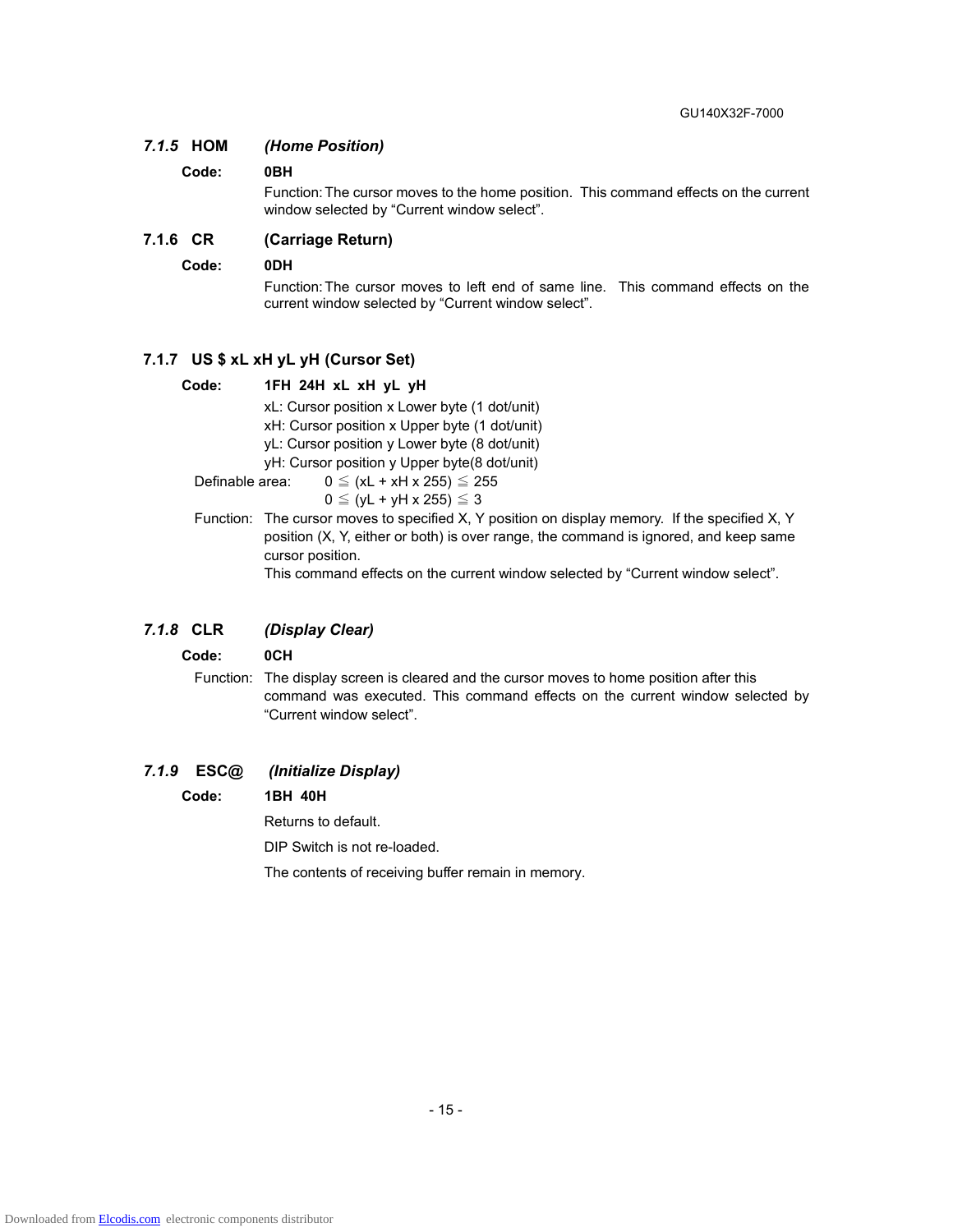#### *7.1.10* **ESC % n** *(Specify Download Register)*

#### **Code: 1BH 25H n**

Function: Specify enable or disable for download character.

n = 1: Enable (If download character is not defined, buil-in character is displayed)

n = 0: Disable (Characters already downloaded, defined, and displayed are not affected)

#### *7.1.11* **ESC & a c1 c2 [x1 d1...d(a**×**x1)]...[xk d1...d(a**×**xk)]** *(Download character definition)*

Code: 1Bh 26h a c1 c2  $[x1 \ d1...d(a \times x1)]...[xk d1...d(a \times xk)]$ 

a: Select character type

c1: Start character code

c2: End character code

x: Number of dot for X direction

d: Defined data (See sect. 7.3 - Download character format)

#### **Definable area:**  $a = 1$

 $x = 5$ :  $5x7$  dot font  $x = 7$ : 7x8 dot font  $32 \leq c1 \leq c2 \leq 255$  $0 \leq d \leq 255$  $x = 5$ : Upper 7 bit is valid.  $x = 7$ : All 8 bit is valid.

$$
k = c2 - c1 + 1
$$

**Function:** To define download characters into RAM.

A maximum of 16 characters may be downloaded and defined.

x=5 : Defined by 5x7dot, and 5x7 dot character regulated upper and lower space is displayed as same as standard character display.

x=7 : Defined by 7x8 dot, and 6x8 or 7x8 dot character unrelated to space is displayed. After the first 16 are defined, any additional characters required must replace one already defined. Downloaded characters are valid until they redefined, an initialize (ESC@) sequence is executed, or the power is turned off. To display the download character, excution of "Downlord character difinition" and "Specify download character" is required. In case of displaying download character is re-defined, displaying character is not changed, new download character is applied from new data.



- 16 -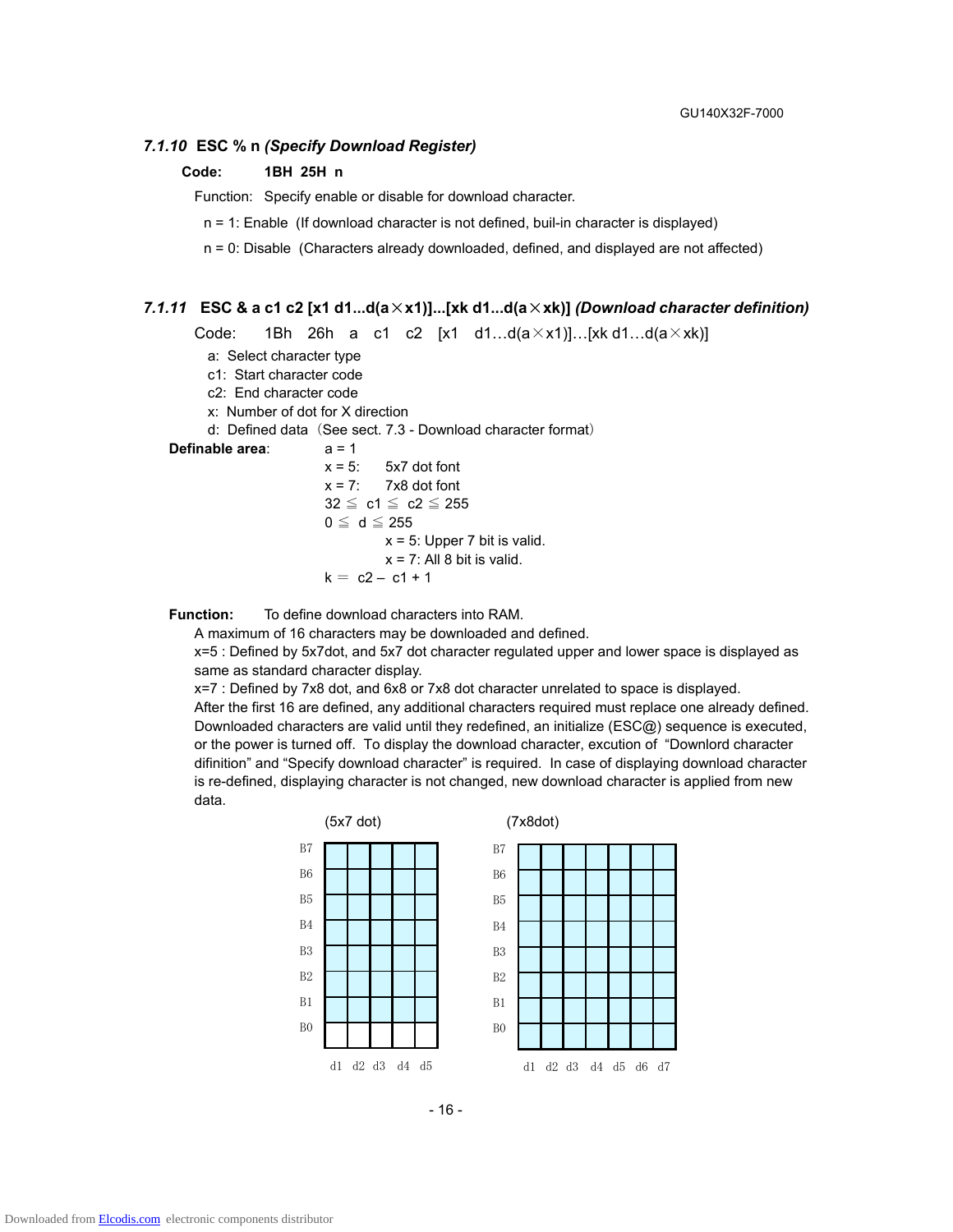#### *7.1.12* **ESC ? a c** *(Delete downloaded character)*

#### **Code: 1BH 3FH a c**

a: Select character

c: Character code for delete

Definable area: a = 1

 $32 \leq c \leq 255$ 

Function: Delete defined download character.

The built-in chracter is displayed after this command is excuted.

It does not affect to the displaying download character.

This command is ignored if character code for download character is not defined.

#### *7.1.13* **ESC R n** *(Specifies International font set)*

| Code:           | 1BH 52H n                      |
|-----------------|--------------------------------|
| Definable area: | $0 \le n \le 13$               |
| Default:        | $n=0$                          |
| Function:       | Select international font set. |
|                 |                                |

| n              | <b>Font set</b> |
|----------------|-----------------|
| 0              | America         |
|                | France          |
| 2              | Germany         |
| 3              | England         |
| 4              | Denmark 1       |
| 5              | Sweden          |
| 6              | Italy           |
| $\overline{7}$ | Spain1          |
| 8              | Japan           |
| 9              | Norway          |
| 10             | Denmark2        |
| 11             | Spain2          |
| 12             | Latin America   |
| 13             | Korea           |

#### *7.1.14* **ESC t n** *(Specifies character code type)*

**Code: 1BH 74H n**  Definable area: n = 0, 1, 2, 3, 4, 5, 16, 17, 18, 19 Default: n = 0 Function: Selects font code

| n  | Font code type          |  |
|----|-------------------------|--|
| ი  | PC437(USA - Euro std)   |  |
| 1  | Katakana - Japanese     |  |
| 2  | PC850 (Multilingual)    |  |
| 3  | PC860 (Portuguese)      |  |
| 4  | PC863 (Canadian-French) |  |
| 5  | PC865 (Nordic)          |  |
| 16 | <b>WPC1252</b>          |  |
| 17 | PC866 (Cyrillic #2)     |  |
| 18 | PC852 (Latin 2)         |  |
| 19 | PC858                   |  |

#### *7.1.15* **US MD1** *(Over-write mode)*

#### **Code: 1FH 01H**

Function: Over-writes, or replaces existing data.

This command effects on the current window selected by "Current window select".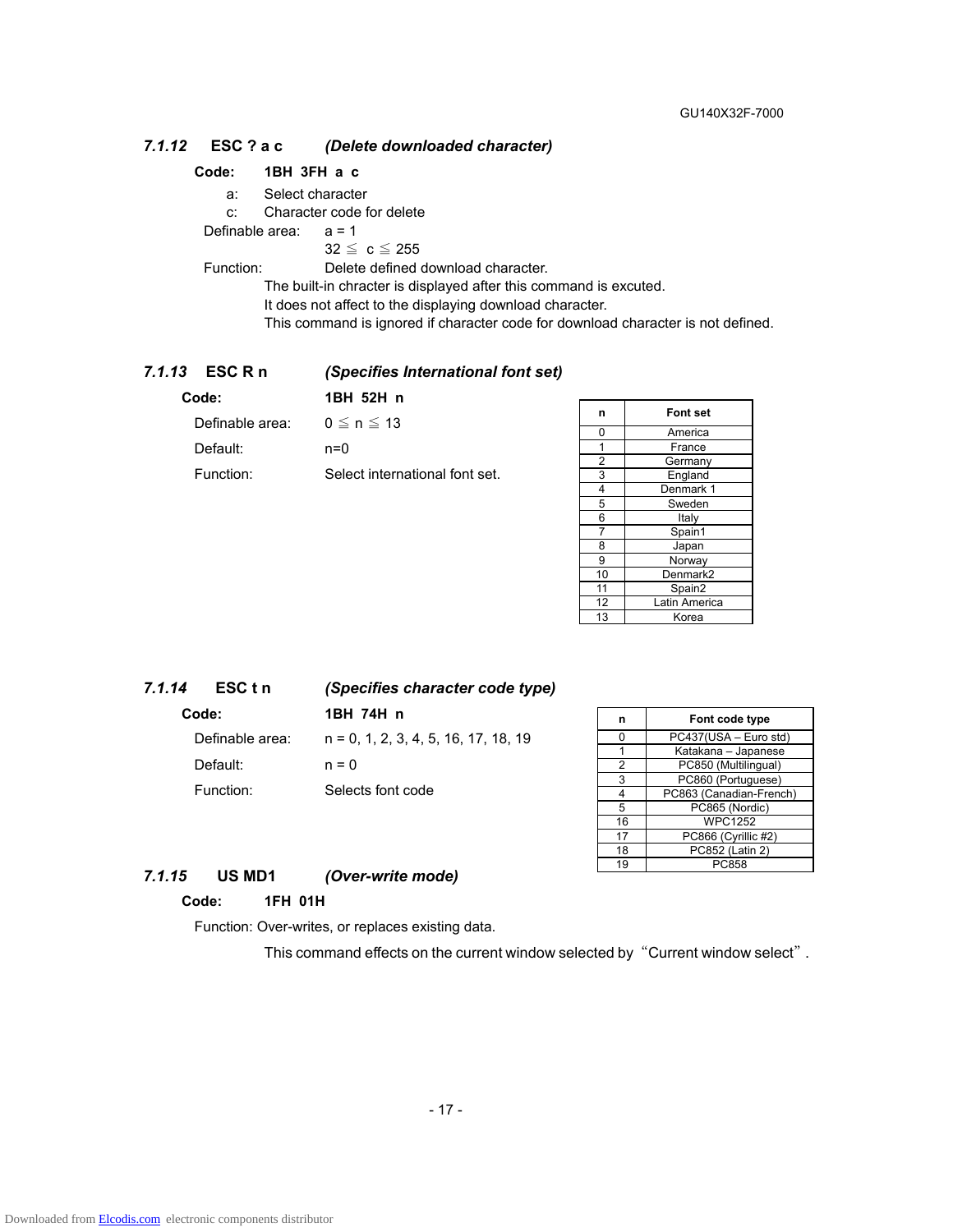#### *7.1.16* **US MD2** *(Vertical scroll mode)*

#### **Code: 1FH 02H**

Function: Scrolls cursor up 1 line

This command effects on the current window selected by "Current window select".

#### *7.1.17* **US MD3** *(Horizontal scroll mode)*

**Code: 1FH 03H** 

Function: Scrolls cursor horizontally 1 space

This command effects on the current window selected by "Current window select".

#### *7.1.18* **US s n** *(Horizontal scroll speed)*

**Code: 1FH 73H n**  Definable area:  $0 \le n \le 31$ Default:  $n = 0$ 

Note that until scrolling action is ended, new command(s) will not excuted. Scroll base speed "T" is depending on write screen mode, character size selected.

| If n=0 is specified, scrolling<br>is appeared by character n | <b>Speed</b>                |
|--------------------------------------------------------------|-----------------------------|
|                                                              | By Character                |
|                                                              | T msec / 2dots              |
| $2 - 31$                                                     | $(n-1) \times T$ msec / dot |

#### *7.1.19* **US r n** *(Specifies or cancels reverse display)*

#### **Code: 1FH 72H n**

n : Specify or cancel reverse character and graphic display

Definable area:  $0 \le n \le 1$ 

- n=0: Cancel reverse mode
- n=1: Specify reverese mode

#### Default: n=0

**Note**: This command is valid to the new data after this command is specified. This does not affect the contents already displayed.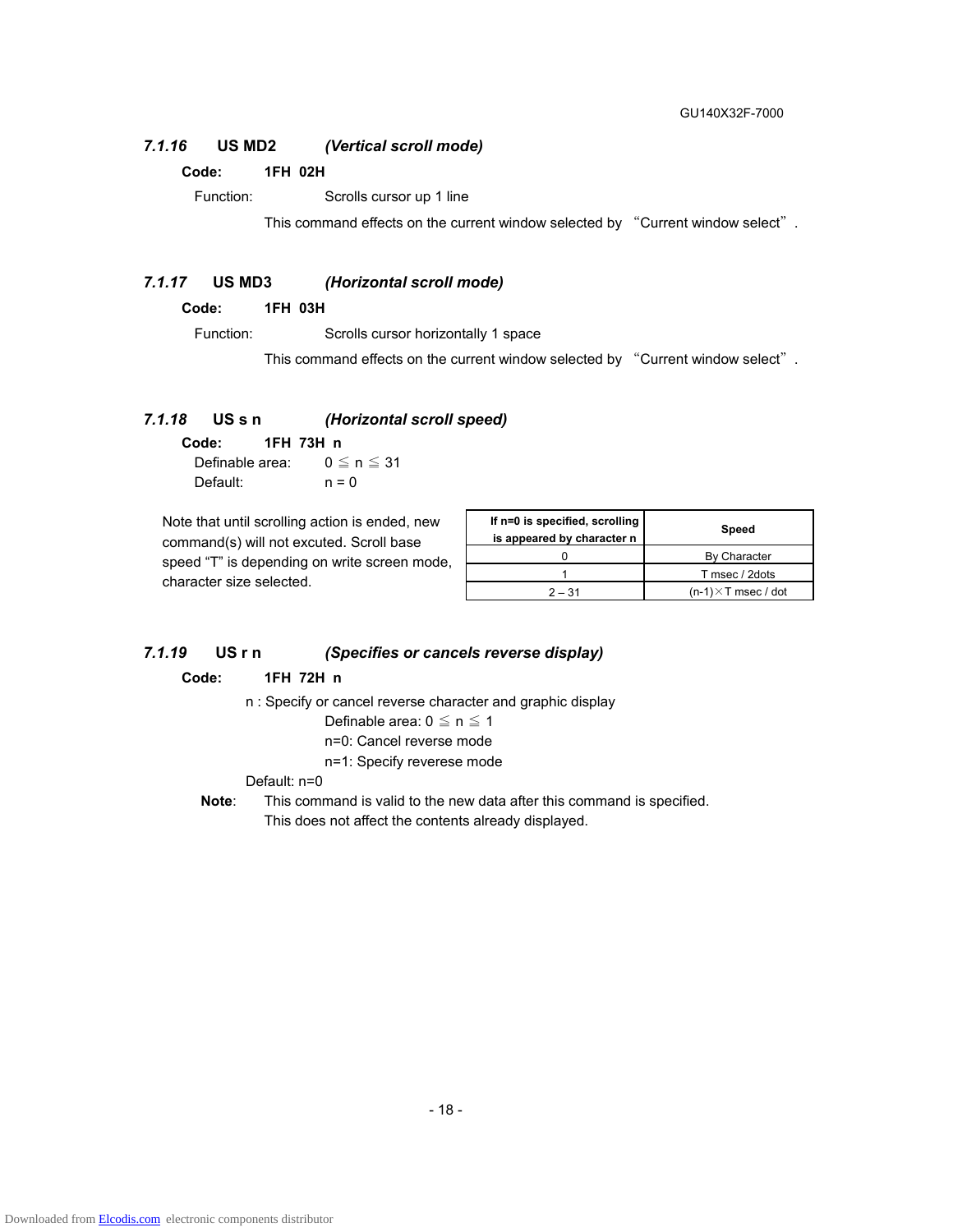#### **7.1.20 US w n** *(Specifies write mixture display mode)*

#### **Code: 1FH 77H n**

n : Specif display write mode

Definable area:  $0 \le n \le 3$ 

- n = 0: Normal display write. (Not mixture display)
- n = 1: OR display write
- n = 2: AND display write
- n = 3: EX-OR display write
- Default:  $n = 0$

Function: Specifies write mixture mode. The new character or graphic image display mixed with current display image stored in display memory is overwritten to the display memory.

#### *7.1.21* **US X n** *(Brightness level setting)*

#### **Code: 1FH 58H n**

|                                 | n: Brightness level setting                       |  |
|---------------------------------|---------------------------------------------------|--|
| Definable area: $1 \le n \le 8$ |                                                   |  |
| Default:                        | $n = 8$                                           |  |
| Function:                       | Specify brightness level of whole display screen. |  |
|                                 | n Level                                           |  |
|                                 | 1 12.5% 2 25%                                     |  |
|                                 | 3 37.5% 4 50%                                     |  |
|                                 | 5 62.5% 6 75%                                     |  |
|                                 | 7 87.5% 8 100%                                    |  |

#### *7.1.22* **US ( a n [parameter]** *(Display action command group)*

#### Function: Execute processing of display action command.

| n   | <b>Function No.</b> | <b>Function</b>       |  |
|-----|---------------------|-----------------------|--|
| 01H | Function 01H        | Wait                  |  |
| 10H | Function 10H        | Scroll display action |  |
| 11H | Function 11H        | Blink display action  |  |
| 40H | Function 40H        | Screen saver          |  |

n: specify function code.

The next command or data is not excuted until display action processing is ended.

#### *7.1.23* **<Function 01H> US ( a n t** *(Wait)*

| 1FH 28H 61H 01H t | Code: |  |  |  |  |  |
|-------------------|-------|--|--|--|--|--|
|-------------------|-------|--|--|--|--|--|

- n: Classify command
- t: Wait time
- Definable area: n = 01H

 $0 \leq t \leq 255$ 

Note: Wait time, define, command, and data processing are stopped while waiting by this command. Wait time = t X approx. 0.5sec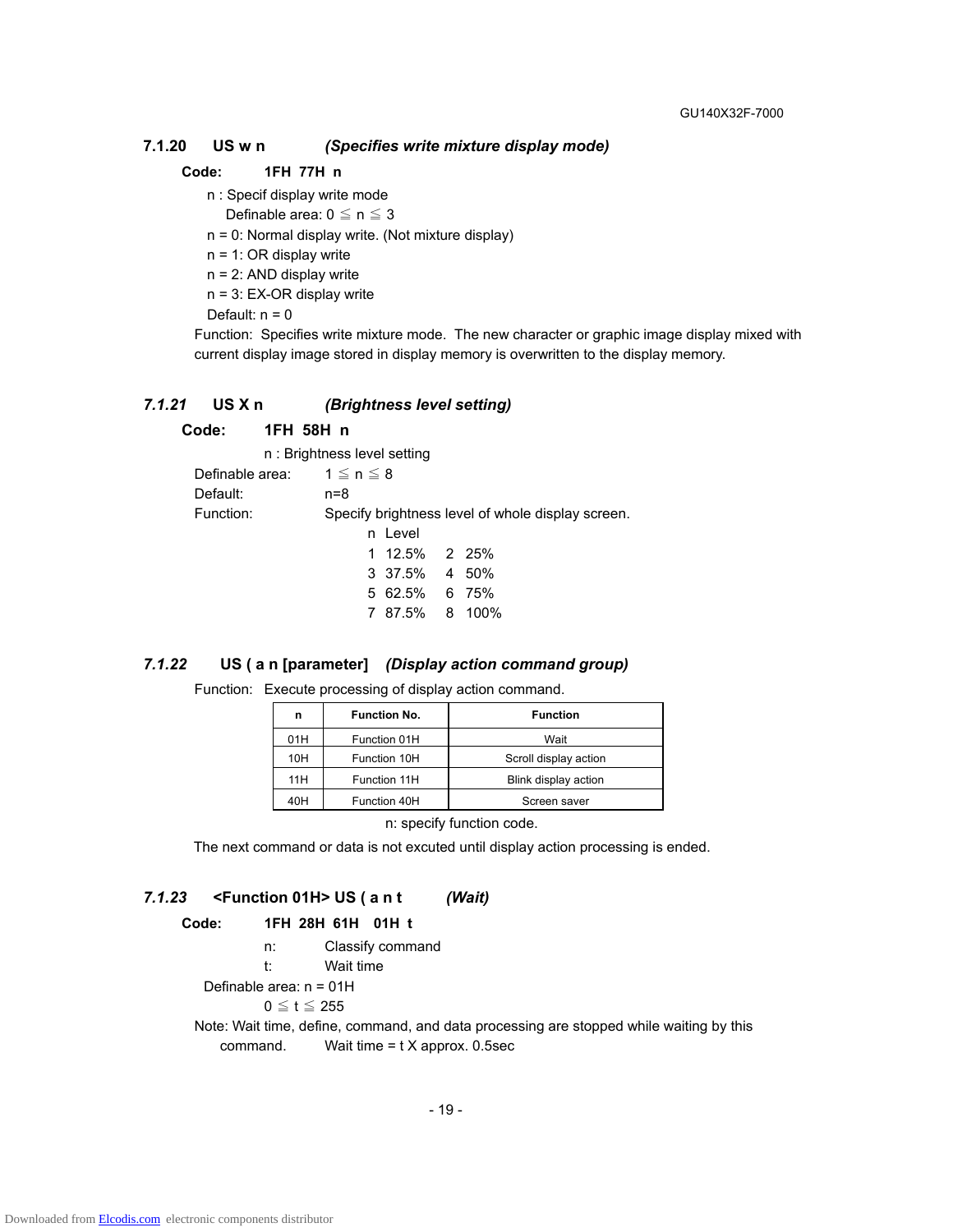#### *7.1.24* **<Function 10H> US ( a n wL wH cL cH s** *(Scroll display action)*

# **Code: 1FH 28H 61H 10H wL wH cL cH s**

- n : Classify command
- wL: Display screen shift ,number of upper byte.
- wH: Display screen shift ,number of lower byte.
- cL: Number of reptition lower byte
- cH: Number of reptition upper byte
- s: Scroll action speed

Definable area: n = 10H

$$
0 \leq (wL + wH \times 256) \leq 1023
$$

$$
0 \leq (cL + cH \times 256) \leq 65535
$$

 $0 \leq s \leq 255$ 

Function: Shift the display screen.

Horizontal scrolling can be possible by specifying the shift byte to multiple number of (Display screen "y" dot /8). Display swiching can be possible by specify shift byte to (Display screen "x" dot x Display screen "y" dot /8). Scroll speed is specified by "s". Scroll speed: s X approx. 14msec/1 shift

For example: 1dot scroll to the left: sL=04H, sH=00H

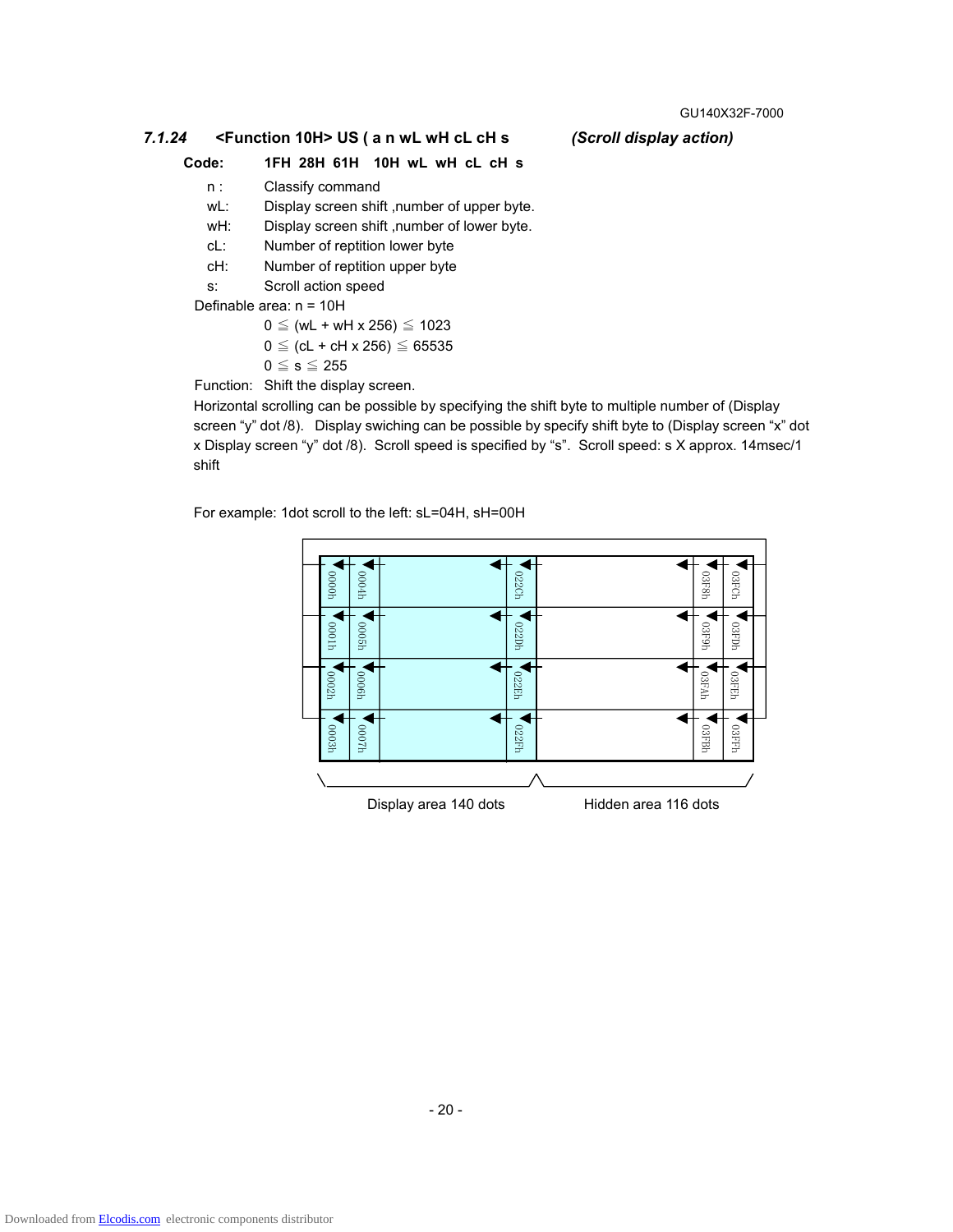# *7.1.25* **<Function 11H> US ( a n p t1 t2 c** *(Display Blink)*

#### **Code: 1FH 28H 61H 11H p t1 t2 c**

- n: Classify command
- p: Blink pattern
- t1: Normal display time
- t2: Brank or Reverse display time
- c: Number of reptition

Definable area: n = 11H

 $0 \leq p \leq 2$ 

p=0: Nomal display.

- P=1: Repeat blink display with nomal and Brank display
	- P=2: Repeat blink display with nomal and Reverse display
- 1 ≦ t1 ≦ 255

$$
1 \leqq \mathsf{t2} \leqq 255
$$
  

$$
1 \leqq \mathsf{c} \leqq 255
$$

Function: Blink display action Blink pattern specifed by "p".

Time specified by "t1" , "t2", and repeat Blink display

A : t1 X approx.14msec Nomal display

B: t2 X approx. 14msec Brank or Reverse display

This command does not affect to display memory.

If  $c=0$  is specified, brink display is repeated until when  $c=1-255$  or Initialize command is specified, and the command/data execution is continued during display blinking.

If c=1 – 255 is specified, brink display is repeated 1-255 times, and the command/data execution is stopped. After display blinking is ended, return to nomal display and command/data execution is re-started.

#### *7.1.26* **<Function 12H> US ( a n p** *(Screen saver)*

#### **Code: 1FH 28H 61H 40H p**

n: Classify command p: Screen saver mode Definable area: n = 40H  $0 \leq p \leq 4$ p=0: Power OFF (All dot OFF, Power save mode) p=1: Power ON (All dot ON) p=2: All dot OFF p=3: All dot ON p=4: Repeat blink display with nomal and Reverse display (Nomal :2sec., Reverse:2sec.)

Function: Control Power ON or OFF, and Start Screen saver mode. p=0~1 : Control Power ON or OFF. This is applied until this command is re-specified p=2~4 : Start Screen saver mode. This command is canceled if next any data is inputted during screen saver mode, and return to the previous display condition before screen saver mode specified.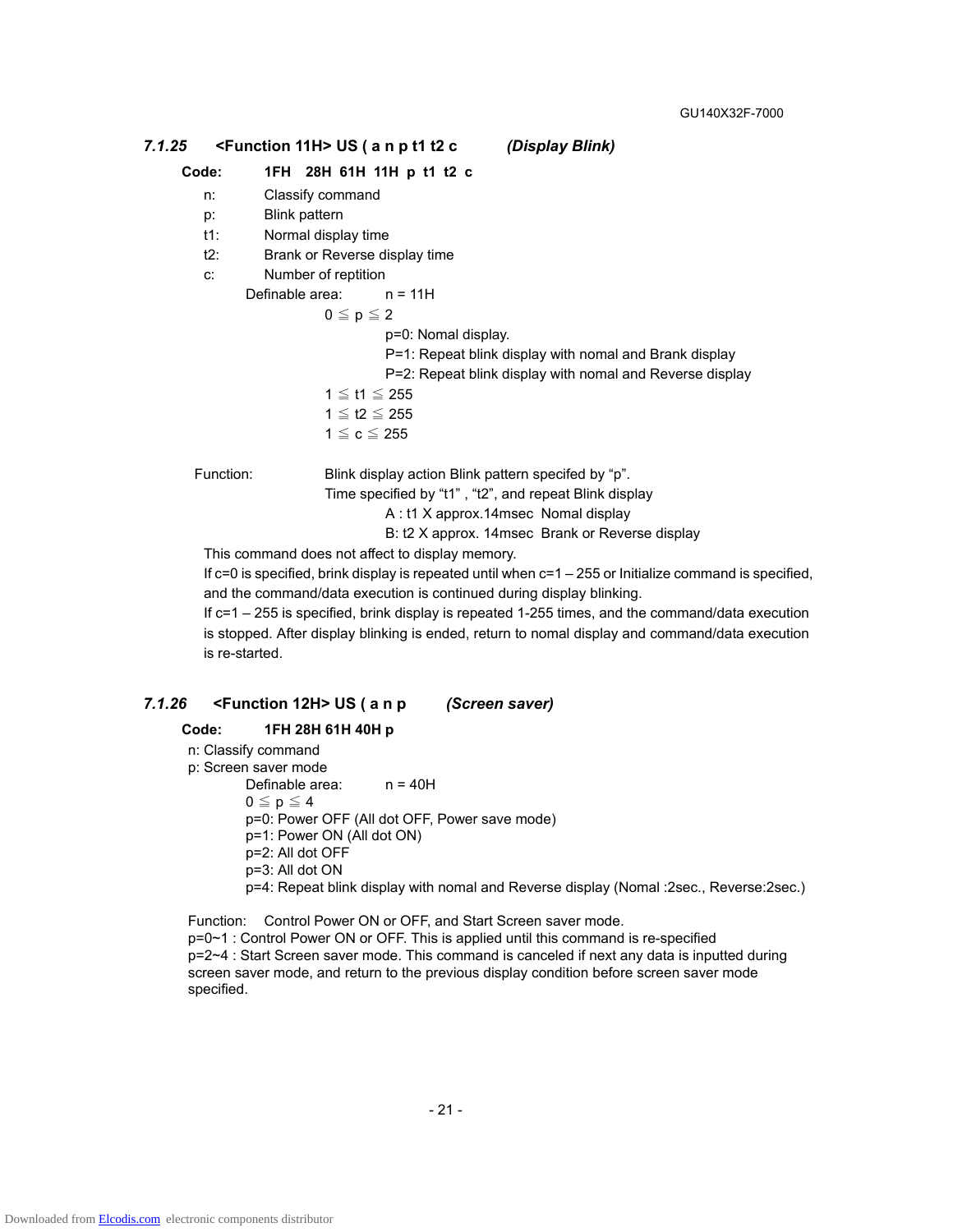#### GU140X32F-7000

### **7.1.27 US ( f n [parameter]** *(Bit image display group)*

Function: Execute processing of bit image data.

n: Specifies function code.

|      | <b>Function No.</b> | <b>Function</b>             |  |
|------|---------------------|-----------------------------|--|
| 11 H | Function 11H        | Real-time bit image display |  |

# **7.1.28 <Function 11H> US ( f n xL xH yL yH g d(1)...d(k)**

#### *(Real-time bit image display)*

**Code: 1Fh 28h 66h 11h xL xH yL yH g d(1)...d(k)** 

 n: Classify command xL: Bit image X size lower byte ( by 1dot) xH: Bit image X size upper byte ( by 1dot) yL: Bit image Y size lower byte ( by 8dots) yH: Bit image Y size upper byte ( by 8dots) g: Image =1(Fixed)  $d(1) - d(k)$ : Image data (Refer to figure as follows)

Definable area:  $n = 11H$  1 ≦ (xL + xH×256) ≦ 256 1  $\le$  (yL + yH×256)  $\le$  4  $q=1$  $0 \leq d \leq 255$  $k = x X y X g$ 

Function: Display the bit image data inputed on the cursor position real-time.

Cursor position will not change.

When bit image is display on cursor position, and if it overflows from the current window, it is displayed until edge of area defined, and remaining bit image overflowed is not displayed. If the Display position or image size e.t.c are defined to out of definable area, the command is ignored, and the data is valid as standard data.

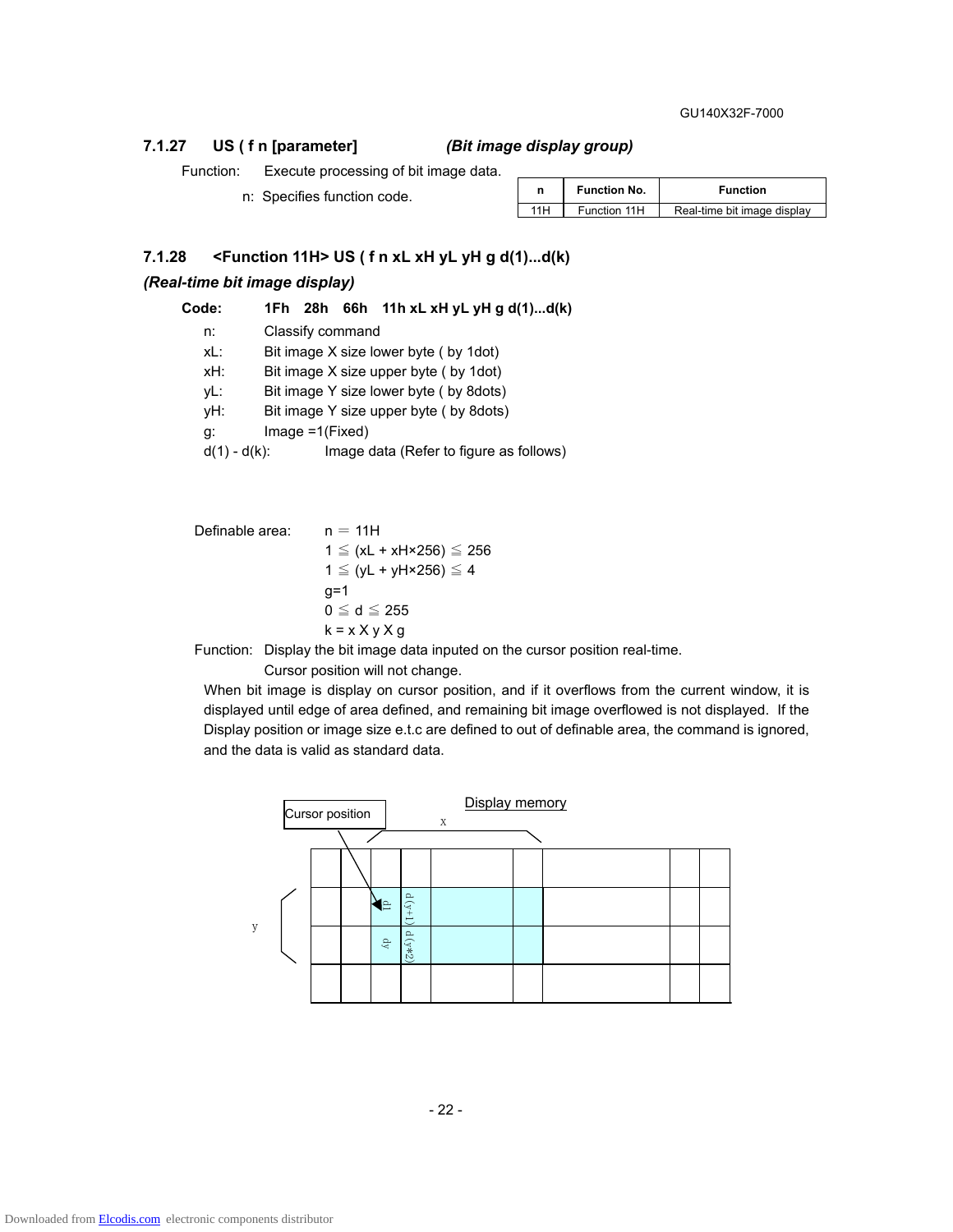GU140X32F-7000

# *7.1.29* **US ( g n [parameter]** *(Font command group)*

Function: Execute processing of window command.

| N   | <b>Function No.</b> | <b>Function</b>         |
|-----|---------------------|-------------------------|
| 03H | Function 03H        | Character display width |
| 40H | Function 40H        | Font magnified display  |

n: specify function code.

# *7.1.30* **<Function 03H> US ( g n w** *(Character display width)*

# **Code: 1FH 28H 67H 03H w**

n: Classify command

- w: Specify width
- Definable area: n = 03H
	- $0 \leq w \leq 3$

 $w = 0$ : Fixed character width 1 (1 dot space in right side)

- $w = 1$ : Fixed character width 2 (1 dot space in each right and left side)
- w = 2: Proportional character width 1 (1 dot space in right side)
- $w = 3$ : Proportional character width 2 (1 dot space in each right and left side)

Default: w= 1

Function: Specifies character display width.

Fixed character width 1 & 2: Character is written with fixed character width. (6 or 7dot) Proportional character width: Character is written with proportioned character width.

#### *7.1.31* **<Function 40H> US ( g n x y** *(Font magnified display)*

**Code: 1FH 28H 67H 40H x y**  n: Classify command x: Specify the size of magnification X y: Specify the size of magnification Y<br>
Sefinable area:  $n = 40H$ Definable area:  $1 \le x \le 4$  $1 \le y \le 2$ Default:  $x = 1$  $Y = 1$ Function: Specifies magnification of character.

Character is magnified including the space specified by Character display width command.

$$
(x=1, y=1)
$$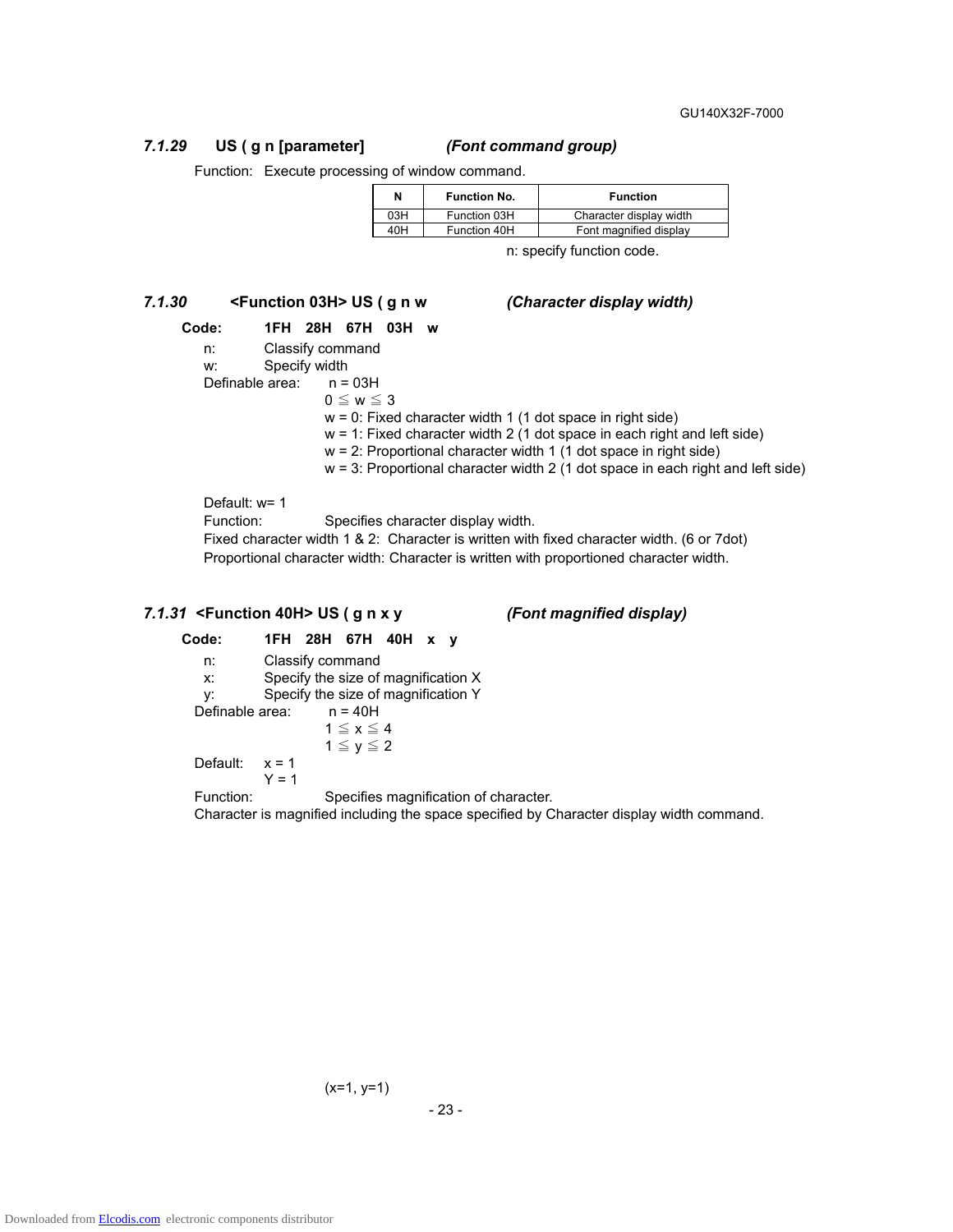

 $(x=2, y=2)$ 



#### *7.1.32* **US ( w n [parameter]** *(Window command group)*

Function : Execute processing of window / screen command.

| n   | <b>Function No.</b> | <b>Function</b>                     |  |  |
|-----|---------------------|-------------------------------------|--|--|
| 01H | Function 01H        | Current window select               |  |  |
| 02H | Function 02H        | User - Window difinition and cancel |  |  |
| 10H | Function 10H        | Write screen mode select            |  |  |

n: specify function code.

#### **7.1.33 <Function 01H> US ( w n a** *(Current Window select***)**

# **Code: 1FH 28H 77H 01H a**

- n: Classify command
	-
- a: Current window number<br> $a = 0$ : Base Base-Window
	- $a = 1 \sim 4$ : User-Window<br>n = 01H

Definable area:

 $0 \le a \le 4$ 

Function: Select current window

This command is ignored if current window number is specified for User-Window that is not defined.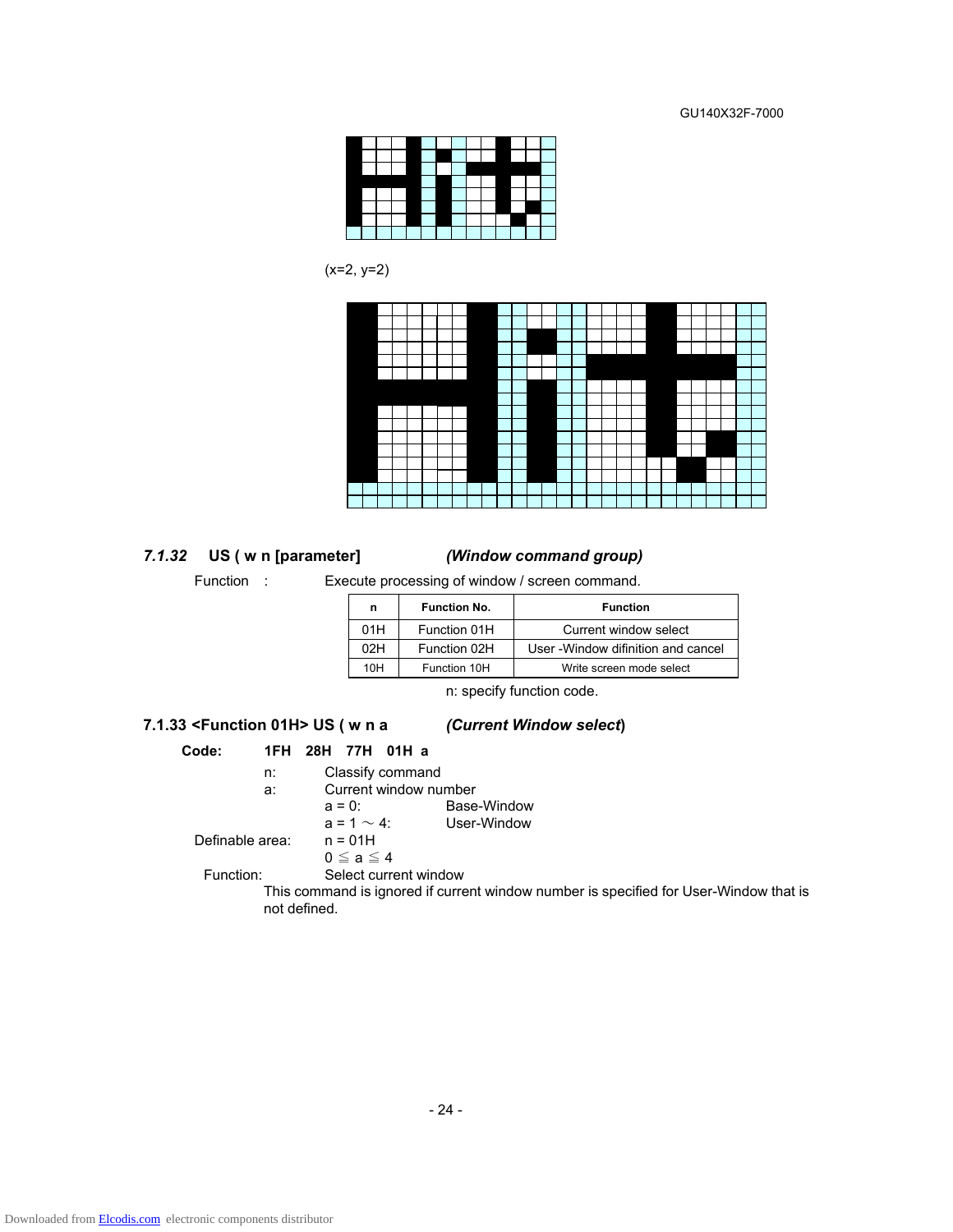# **7.1.34 <Function 02H> US ( w n a b[xPL xPH yPL yPH xSL xSH ySL ySH]**

# *(User Window definition-cancel)*

| Code:           |                                                                                |                                                             |                                                                                                                                                                                                                                           | 1Fh 28h 77h n a b [xPL xPH yPL yPH xSL xSH ySL ySH]                                                                                                                                                                     |
|-----------------|--------------------------------------------------------------------------------|-------------------------------------------------------------|-------------------------------------------------------------------------------------------------------------------------------------------------------------------------------------------------------------------------------------------|-------------------------------------------------------------------------------------------------------------------------------------------------------------------------------------------------------------------------|
|                 | n:<br>a:<br>b:<br>xPL:<br>xPH:<br>yPL:<br>yPH:<br>xSL:<br>xSH:<br>ySL:<br>ySH: |                                                             | Classify command<br>Definable window No. $\sim 4$<br>Define or Cancel<br>X size of window lower byte (by 1dot)<br>X size of window upper byte (by 1dot)<br>Y size of window lower byte (by 8dot)<br>Y size of window upper byte (by 8dot) | b=0 : Cancel, b=1: Define<br>Left position of window lower byte (by 1dot)<br>Left position of window upper byte (by 1dot)<br>Top position of window lower byte (by 8dot)<br>Top position of window upper byte (by 8dot) |
| Definable area: |                                                                                | $n = 02H$<br>$1 \le a \le 4$                                |                                                                                                                                                                                                                                           |                                                                                                                                                                                                                         |
|                 |                                                                                | $0 \leq b \leq 1$<br>$0 \leq yP \leq 3$<br>$1 \le yS \le 4$ | $0 \leq xP \leq 255$<br>$1 \le xS \le 256$                                                                                                                                                                                                |                                                                                                                                                                                                                         |
| Function:       |                                                                                |                                                             | Define or cancel User-Window                                                                                                                                                                                                              |                                                                                                                                                                                                                         |
|                 |                                                                                |                                                             | Display contents are remained even if this command is excuted.                                                                                                                                                                            |                                                                                                                                                                                                                         |

When User-Window is defined (b=1)

Specify Definable Window No., Window position and Window size, and Window position and Window size are specified by the block (Block/1x8dot)



All display memory 256 dots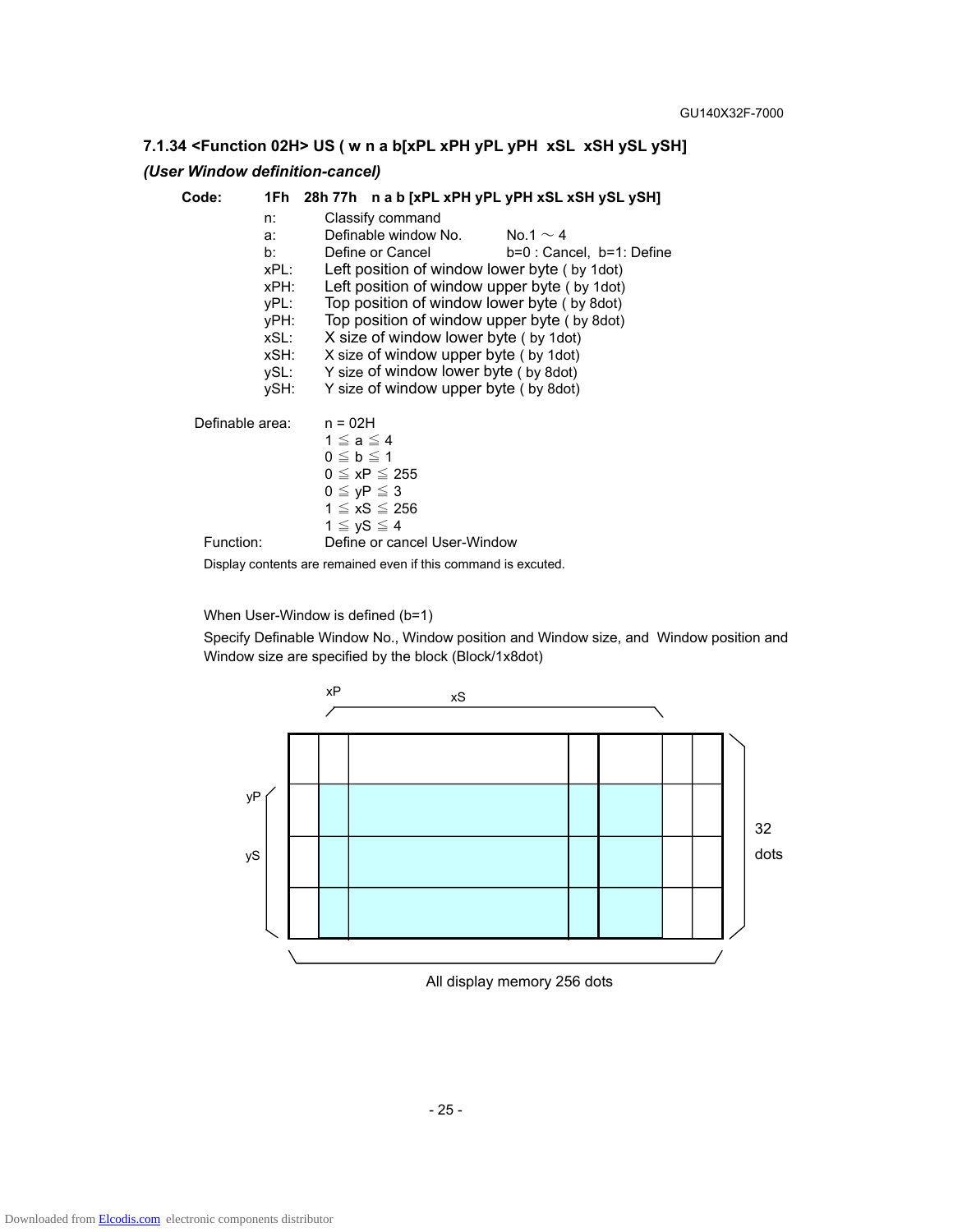User-Window can be defined up to 4 windows.

The cursor position after excuted this command is specified to top left  $(X=0, Y=0)$ .

#### When User-Window is canceled (b=0)

It is not necessary to specify window position  $[xPL \sim ySH]$  in case of cancel the User-Window .

The Base-Window is selected as current window in case of user window canceled was selected as current window.

#### **7.1.35 <Function 10H> US ( w n a** *(Write screen mode select* **(see sect. 6.3)**

| Code:<br>1FH 28H 77H n a |  |
|--------------------------|--|
|--------------------------|--|

|  | Classify command |
|--|------------------|
|  | $\cdots$         |

a: Write screen mode

 a = 0: Display acreen mode a = 1: All screen mode

Definable area: n = 10H

 $0 \leq a \leq 1$ 

Default: a= 0

Function: Select the write screen mode. **This effects only for Base Window.** Display action is valid within area of either Display ara or HIdden area depending on cursor position.

Select "All screen mode": Display action is valid on all of screen area.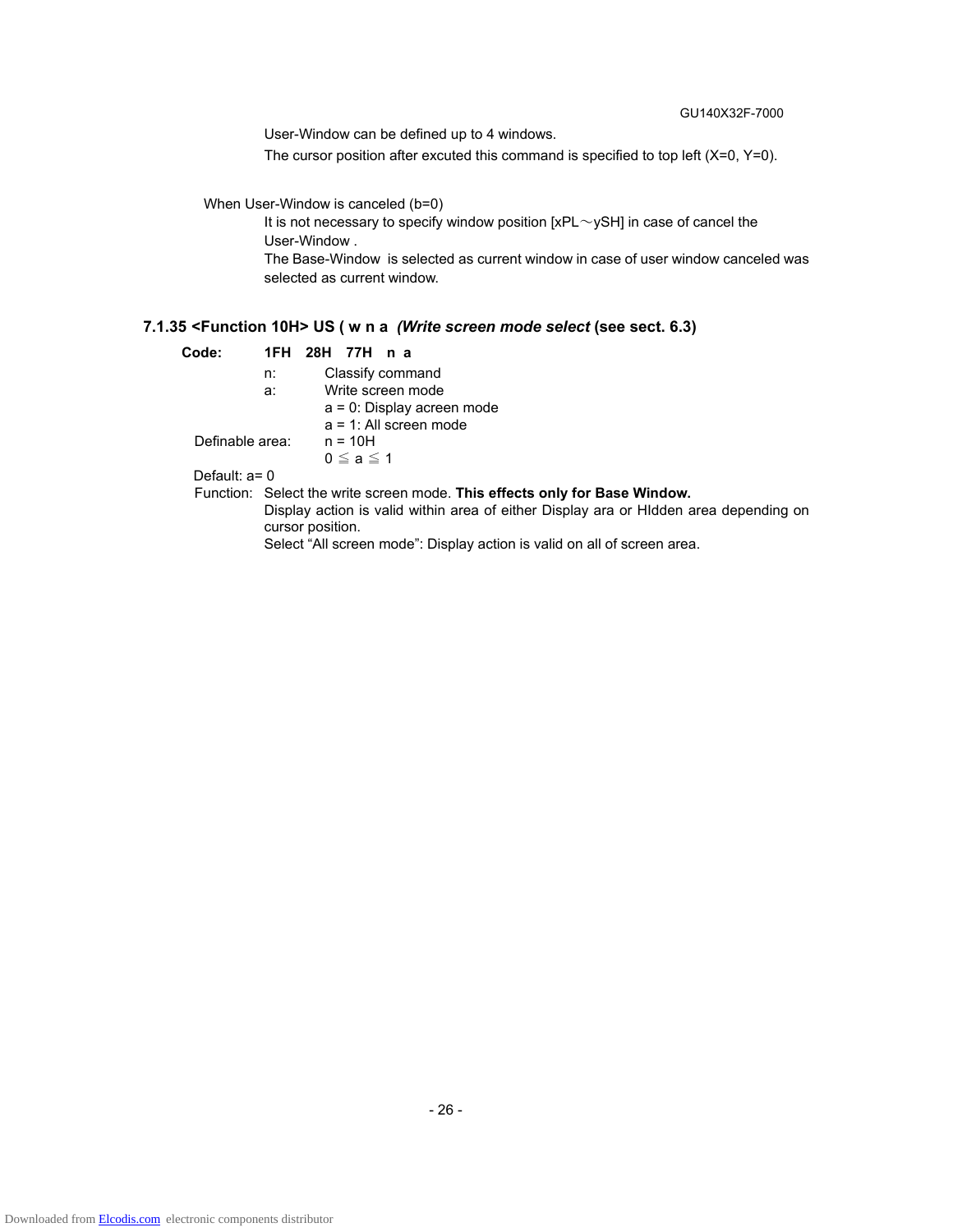# **7.2 Bit image data format**

 $\overline{\phantom{a}}$ 

- -

The Bit image consists of the data for image size (x \* y) as follows;

| <b>Data</b> | <b>Pattern position</b> |
|-------------|-------------------------|
|             |                         |
|             | פכ                      |
|             |                         |
|             |                         |
|             |                         |
|             |                         |

| B7             | P <sub>1</sub> |             |  |
|----------------|----------------|-------------|--|
| ${\sf B6}$     | P <sub>2</sub> |             |  |
| B <sub>5</sub> |                | $P(x^*y-1)$ |  |
| <b>B4</b>      | Py             | $P(x^*y)$   |  |
| B <sub>3</sub> |                |             |  |
| B <sub>2</sub> |                |             |  |
| B <sub>1</sub> |                |             |  |
| B <sub>0</sub> |                |             |  |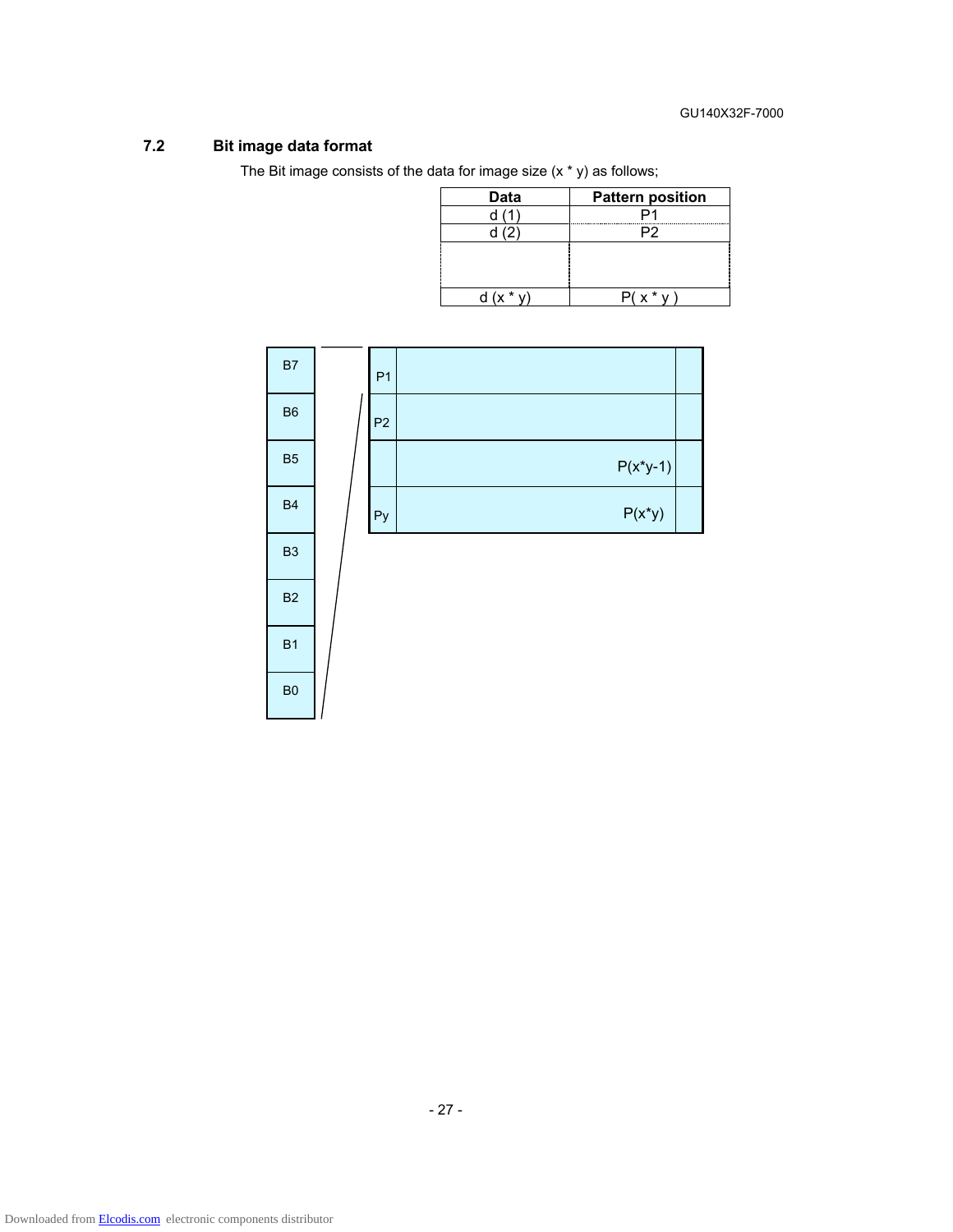# **8 Setup**

#### **8.1 Jumper**

| No. | <b>Function</b>                                               | <b>Default</b> |
|-----|---------------------------------------------------------------|----------------|
| J0  | <b>Baud Rate select</b>                                       | <b>OPEN</b>    |
| J1  |                                                               | <b>OPEN</b>    |
| J2  | Reserve (Do not change)                                       | <b>OPEN</b>    |
| J3  | Reserve                                                       | <b>OPEN</b>    |
| JRB | Signal select of Pin#3 of 14<br>through holes for Paralel I/F | <b>OPEN</b>    |

#### **8.1.1 Baud rate select**

| J0           | J1           | <b>Baud rate</b> |
|--------------|--------------|------------------|
| <b>OPEN</b>  | <b>OPEN</b>  | 38,400bps        |
| <b>SHORT</b> | <b>OPEN</b>  | 19.200bps        |
| OPFN         | <b>SHORT</b> | 9,600bps         |
| <b>SHORT</b> | <b>SHORT</b> | 115,200bps       |

# **8.1.2 Signal select of Pin#3 of 14 through holes for Paralel I/F**

| <b>JRB</b>              | Signal of Pin#3 |
|-------------------------|-----------------|
| <b>OPEN</b>             | ΝC              |
| C-R<br><b>SHORT</b>     | /RESET (Input)  |
| C-B<br><b>SHORT</b>     | PBUSY (Output)  |
| $R-C-B$<br><b>SHORT</b> | Do not use.     |

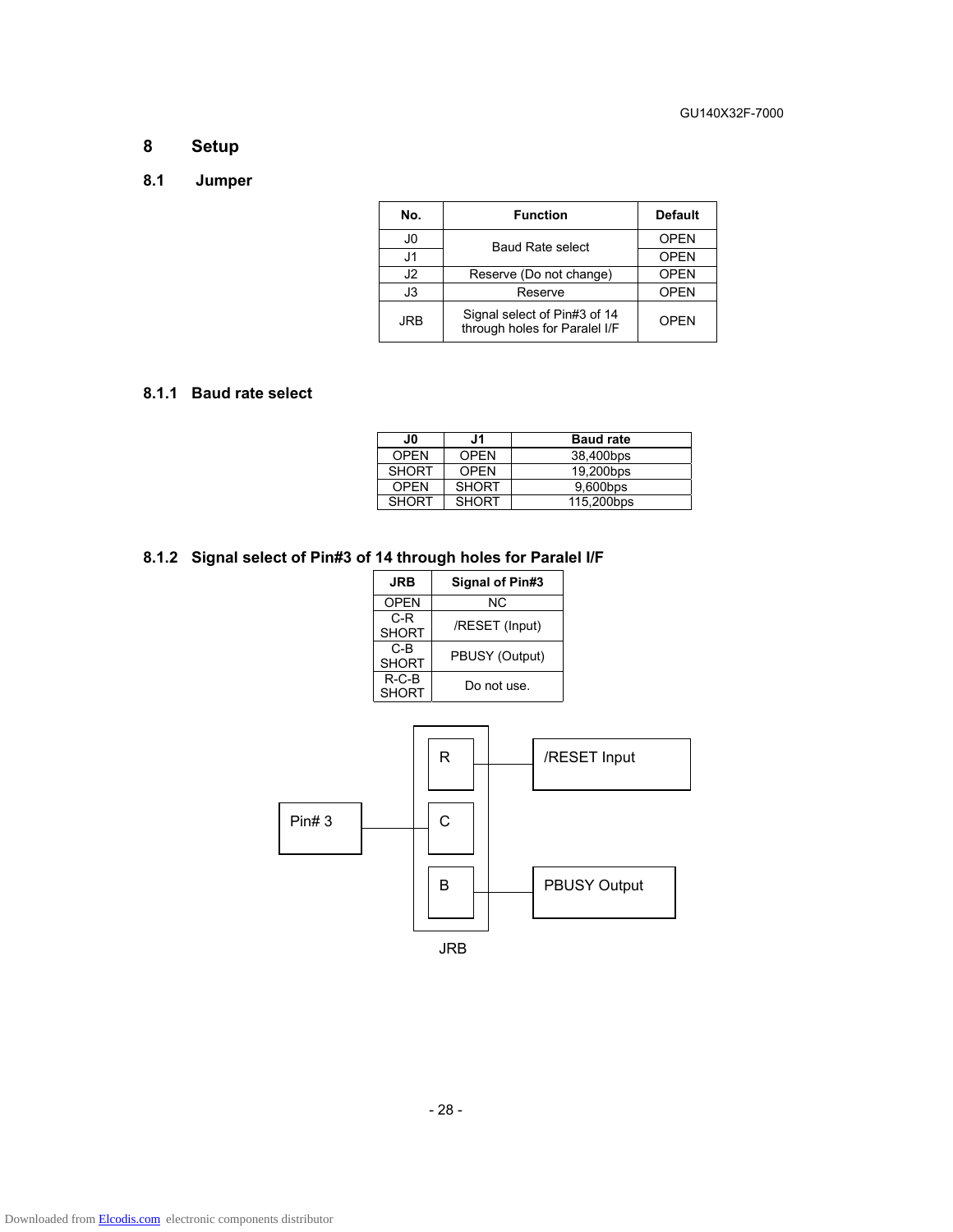#### **9 Connector**

| Pin<br>No.     | Signal<br>name  | <b>Function</b> | <b>Direction</b> | Pin<br>No. | Signal name    | <b>Function</b> | <b>Direction</b> |
|----------------|-----------------|-----------------|------------------|------------|----------------|-----------------|------------------|
|                | GND             | Ground          | Input            | 8          | D <sub>1</sub> | Data input      | Input/output     |
| $\overline{2}$ | VCC.            | Power supply    | Input            | 9          | D <sub>2</sub> | Data input      | Input/output     |
| 3              | NC <sup>*</sup> | Non connection  |                  | 10         | D <sub>3</sub> | Data input      | Input/output     |
| 4              | <b>RS</b>       | Switch signal   | Input            | 11         | D <sub>4</sub> | Data input      | Input/output     |
| 5              | /WR             | Data write      | Input            | 12         | D <sub>5</sub> | Data input      | Input/output     |
| 6              | /RD             | Data read       | Input            | 13         | D <sub>6</sub> | Data input      | Input/output     |
|                | D <sub>0</sub>  | Data input      | Input/output     | 14         | D7(PBUSY)      | Data input      | Input/output     |

# **9.1 Parallel interface connecter (Fourteen through holes)**

\* Pin#3 can be changed to /RESET or PBUSY terminal, and selectable by jumper.

# **9.2 Serial interface connector (Six through holes)**

# **9.2.1 Asynchronous serial interface**

| Pin No. | Signal name  | <b>Function</b> | <b>Direction</b> |
|---------|--------------|-----------------|------------------|
|         | VCC          | Power supply    | Input            |
|         | SIN          | Data receive    | Input            |
|         | <b>GND</b>   | Ground          | Input            |
|         | <b>SBUSY</b> | Display busy    | Output           |
| 5       | NC.          | Non connection  |                  |
|         | <b>RESET</b> | Reset           | Input            |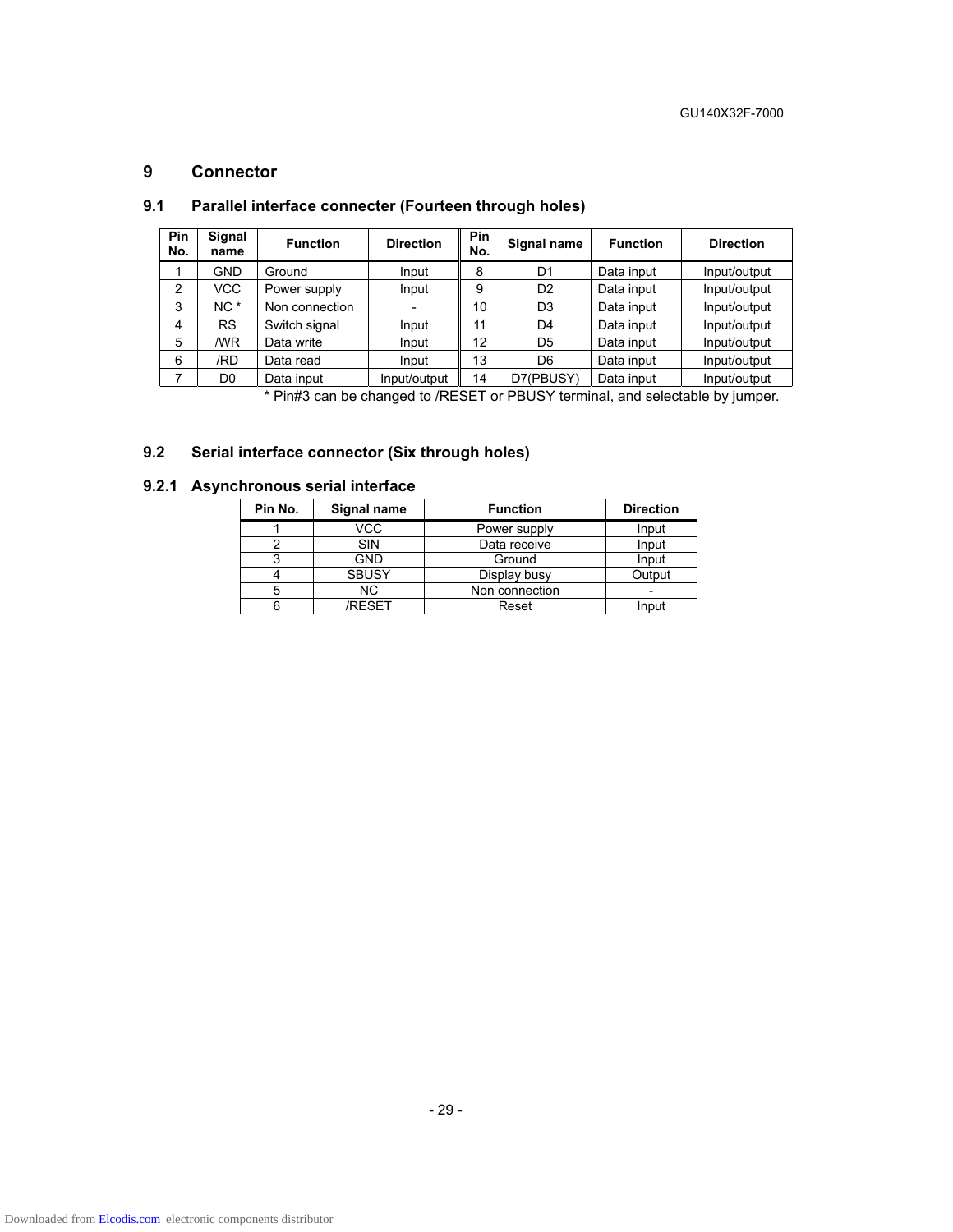# **10 Outline Drawing**



Downloaded from [Elcodis.com](http://elcodis.com/parts/765602/GU140X32F-7000.html) electronic components distributor